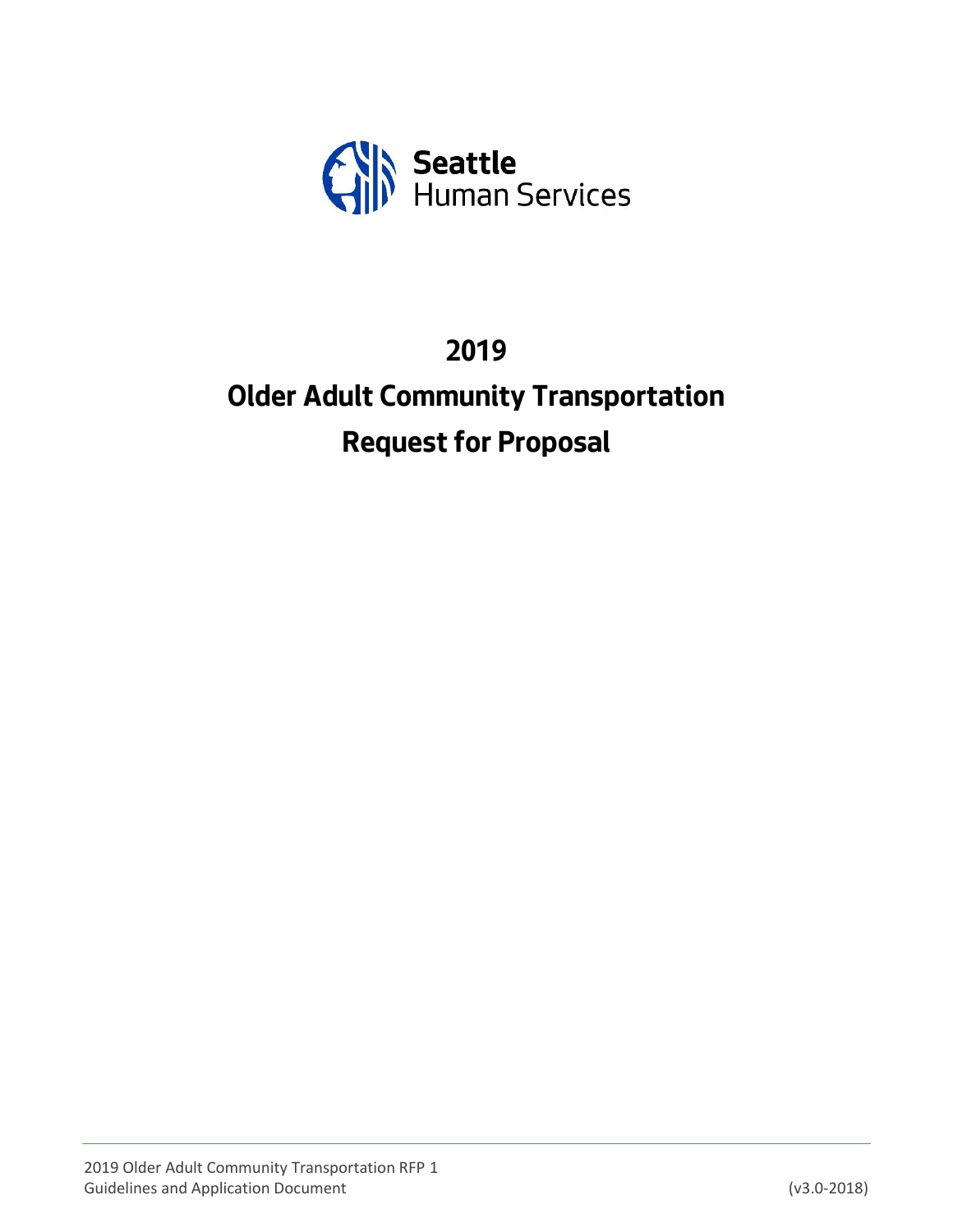## **TABLE OF CONTENTS**

| <b>GUIDELINES</b> |                                                                                                     | <b>PAGE NUMBER</b> |
|-------------------|-----------------------------------------------------------------------------------------------------|--------------------|
|                   | Introduction                                                                                        | 3                  |
| II.               | Timeline                                                                                            | 4                  |
| III.              | HSD's Results-Based Accountability Framework & Theory of Change                                     | 4                  |
| IV.               | <b>Investment Area Background &amp; Program Requirements</b>                                        | 6                  |
|                   | A. Overview of Investment Area                                                                      |                    |
|                   | B. Service/Program Model                                                                            |                    |
|                   | C. Criteria for Eligible Clients                                                                    | 8                  |
|                   | D. Priority Populations and Focus Populations                                                       |                    |
|                   | <b>Required Service Components</b><br>Е.                                                            | 9                  |
|                   | <b>Expected Performance Commitments</b><br>F.                                                       | 10                 |
|                   | Description of Key Staff and Staffing Level<br>G.                                                   |                    |
|                   | H. Older Adult Community Transportation specific eligibility, data, and<br>contracting requirements |                    |

| <b>APPLICATION (Instructions and Materials)</b> | <b>PAGE NUMBER</b>                             |    |
|-------------------------------------------------|------------------------------------------------|----|
|                                                 | <b>Submission Instructions &amp; Deadline</b>  | 12 |
| II.                                             | <b>Format Instructions</b>                     | 13 |
| III.                                            | Proposal Narrative & Rating Criteria           | 13 |
|                                                 | A. Proposed Solution                           | 13 |
|                                                 | B. Commitment to Equity                        | 14 |
|                                                 | <b>Experience and Commitment to Safety</b>     | 15 |
|                                                 | <b>Budget and Leveraging</b><br>D.             | 15 |
|                                                 | Partnerships and Coordination<br>Е.            | 16 |
| IV.                                             | <b>Completed Application Requirements</b>      | 18 |
| V.                                              | List of Attachments & Related Materials        | 18 |
|                                                 | Attachment 1: Application Checklist            | 19 |
|                                                 | Attachment 2: Application Cover Sheet          | 21 |
|                                                 | Attachment 3: Proposed Program Budget          | 23 |
|                                                 | Attachment 4: Proposed Personnel Detail Budget | 25 |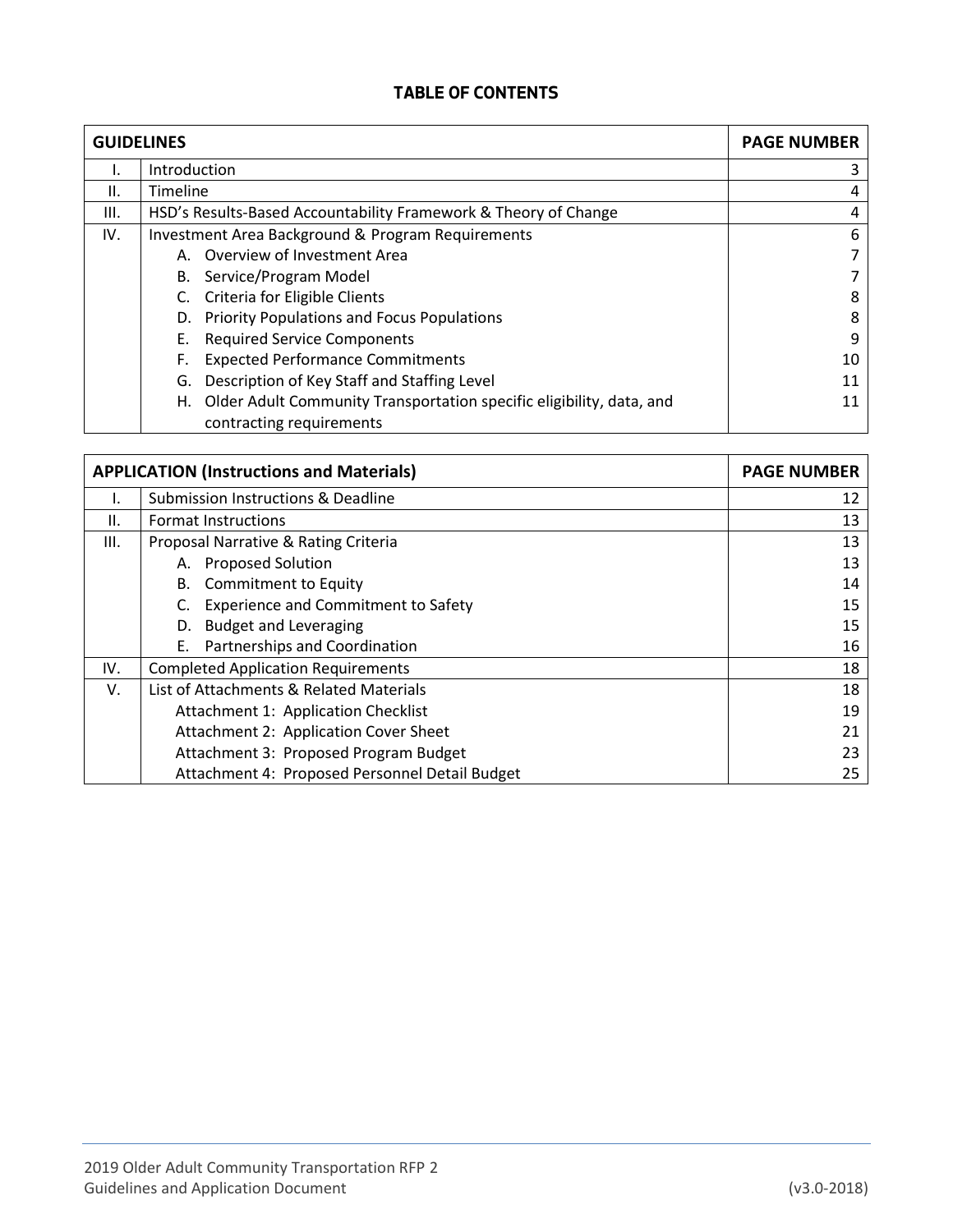

# **2019 Older Adult Community Transportation Request for Proposal**

## **GUIDELINES**

## **I. Introduction**

The Aging and Disability Services Division of the City of Seattle Human Services Department (HSD) is seeking applications from agencies interested in providing community transportation services for older adults (60+) in King County. This Request for Proposal (RFP) is competitive and open to any legally constituted entities that meet the standard HSD Agency [Minimum Eligibility Requirements](http://www.seattle.gov/humanservices/funding-and-reports/funding-opportunities) and the additional requirements outlined in Section IV of these Guidelines.

HSD invests in community transportation to improve the mobility of older people in King County. This enables those who would otherwise be socially isolated to maintain access to activities and services that allow them to maintain their health and age in place. Community transportation services play a critical role in closing transportation gaps and supporting health equity. Funding is available in two program areas: Health Services Transportation and Food Access Transportation.

Approximately \$711,500 is available through this RFP from the following sources:

| <b>Fund Sources</b>                       | <b>RFP Amount</b> |
|-------------------------------------------|-------------------|
| Older Americans Act Title III-B and       | \$711,500.00      |
| Washington State Senior Citizens Services |                   |
| Act                                       |                   |
| Total                                     | \$711,500.00      |

HSD intends to fund up to four proposals. Initial awards will be made for the period of July 1, 2019 – June 30, 2020. While it is the City's intention to renew agreements resulting from this funding opportunity on an annual basis through the 2022-2023 program year, future funding will be contingent upon performance and funding availability.

The City of Seattle Human Services Department seeks to contract with a diverse group of providers to help ensure the result of HSD's Older Adult Community Transportation investment is that all older adults experience stable health and are able to age in place.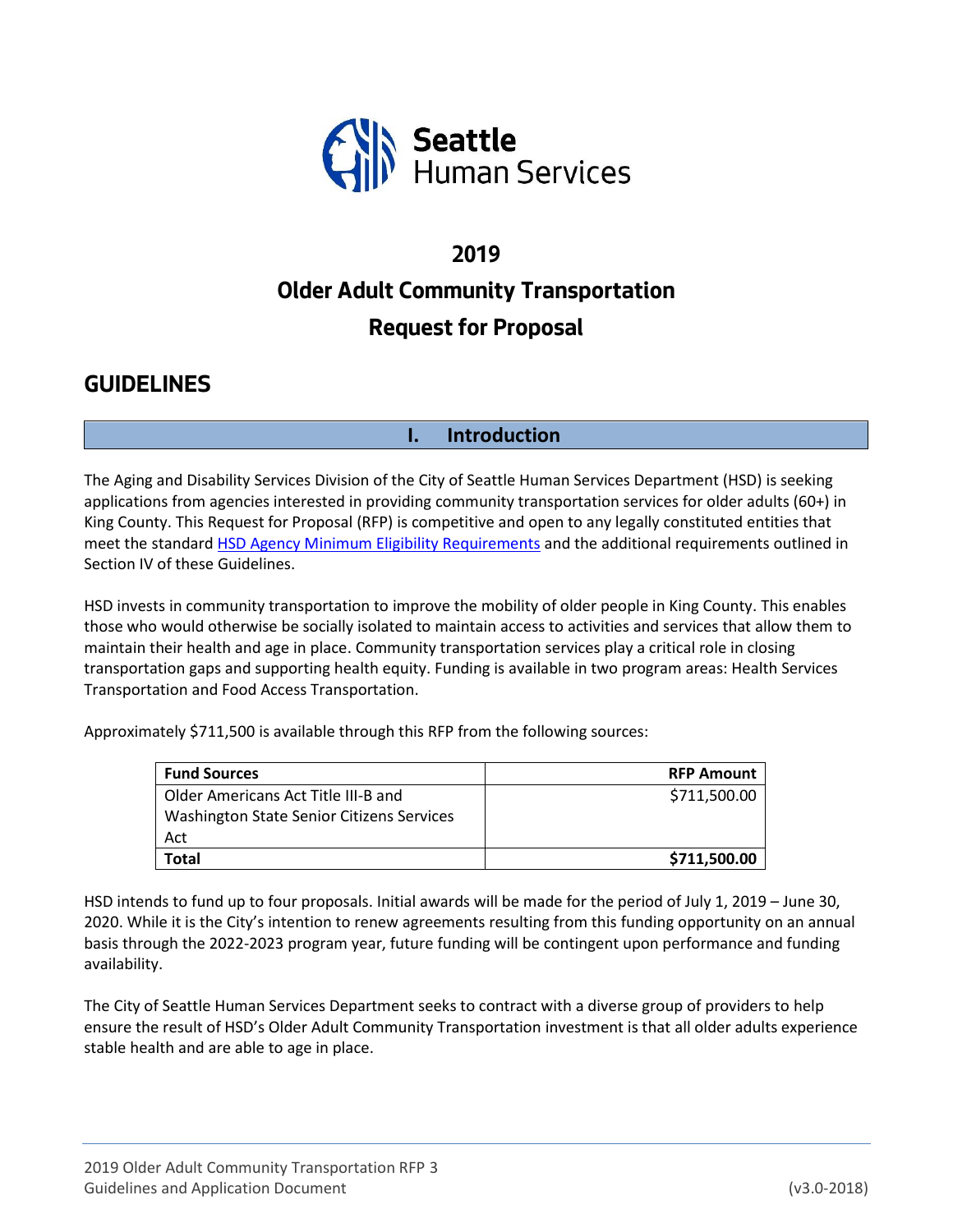All materials and updates to the RFP are available on HSD's [Funding Opportunities webpage.](http://www.seattle.gov/humanservices/funding-and-reports/funding-opportunities) HSD will not provide individual notice of changes, and applicants are responsible for regularly checking the web page for any updates, clarifications, or amendments.

HSD will have no responsibility or obligation to pay any costs incurred by any applicant in preparing a response to this funding opportunity or in complying with any subsequent request by HSD for information or participation throughout the evaluation and selection process.

If you have any questions about the Older Adult Community Transportation RFP, please contact:

Jon Morrison Winters via email at [jon.winters@seattle.gov,](mailto:jon.winters@seattle.gov) or Andrea Yip via email at [andrea.yip@seattle.gov.](mailto:andrea.yip@seattle.gov)

| <b>Timeline</b><br>П.               |                                                    |  |  |
|-------------------------------------|----------------------------------------------------|--|--|
|                                     |                                                    |  |  |
| <b>Funding Opportunity Released</b> | Monday, January 14, 2019                           |  |  |
| *Information Session                | Thursday, January 24, 2019                         |  |  |
|                                     | 1:30 p.m. $-3:30$ p.m.                             |  |  |
|                                     | Renton Community Center, Meeting Room B            |  |  |
|                                     | 1715 Maple Valley Hwy                              |  |  |
|                                     | Renton, WA 98057                                   |  |  |
| <b>Help Session</b>                 | Monday, February 4, 2019                           |  |  |
|                                     | $9:00$ a.m. $-4:30$ p.m.                           |  |  |
|                                     | By appointment only, location TBD. To schedule,    |  |  |
|                                     | email jon.winters@seattle.gov.                     |  |  |
| Last Day to Submit Questions        | Wednesday, February 6, 2019 by 5:00 p.m.           |  |  |
| <b>Application Deadline</b>         | Wednesday, February 20, 2019 by 4:00 p.m.          |  |  |
| Interviews, as necessary            | Wednesday, March 27, 2019 - Tuesday, April 2, 2019 |  |  |
| <b>Planned Award Notification</b>   | On or before Wednesday, May 15, 2019               |  |  |
| <b>Contract Start Date</b>          | Monday, July 1, 2019                               |  |  |

\*Please contact RFP coordinator for accommodation requests: Jon Morrison Winters at [jon.winters@seattle.gov.](mailto:jon.winters@seattle.gov)

HSD reserves the right to change any dates in the RFP timeline.

#### **III. HSD's Results-Based Accountability Framework & Theory of Change**

HSD has developed a results-driven investment strategy modeled after Results Based Accountability (RBA)<sup>1</sup>. RBA helps HSD move from ideas to action and ensure that the department's work is making a real difference in the lives of vulnerable people. This framework also helps ensure that HSD is a highly functional, accountable organization that is leading the way toward addressing community disparities.

The RBA Framework helps HSD to:

 $\overline{a}$ 

- ➢ **DEFINE** results for the department's investments
- ➢ **ALIGN** the department's financial resources to the results

<sup>1</sup> Friedman, M. (2005) Trying Hard Is Not Good Enough: How to Produce Measurable Improvements for Customers and Communities: FPSI Publishing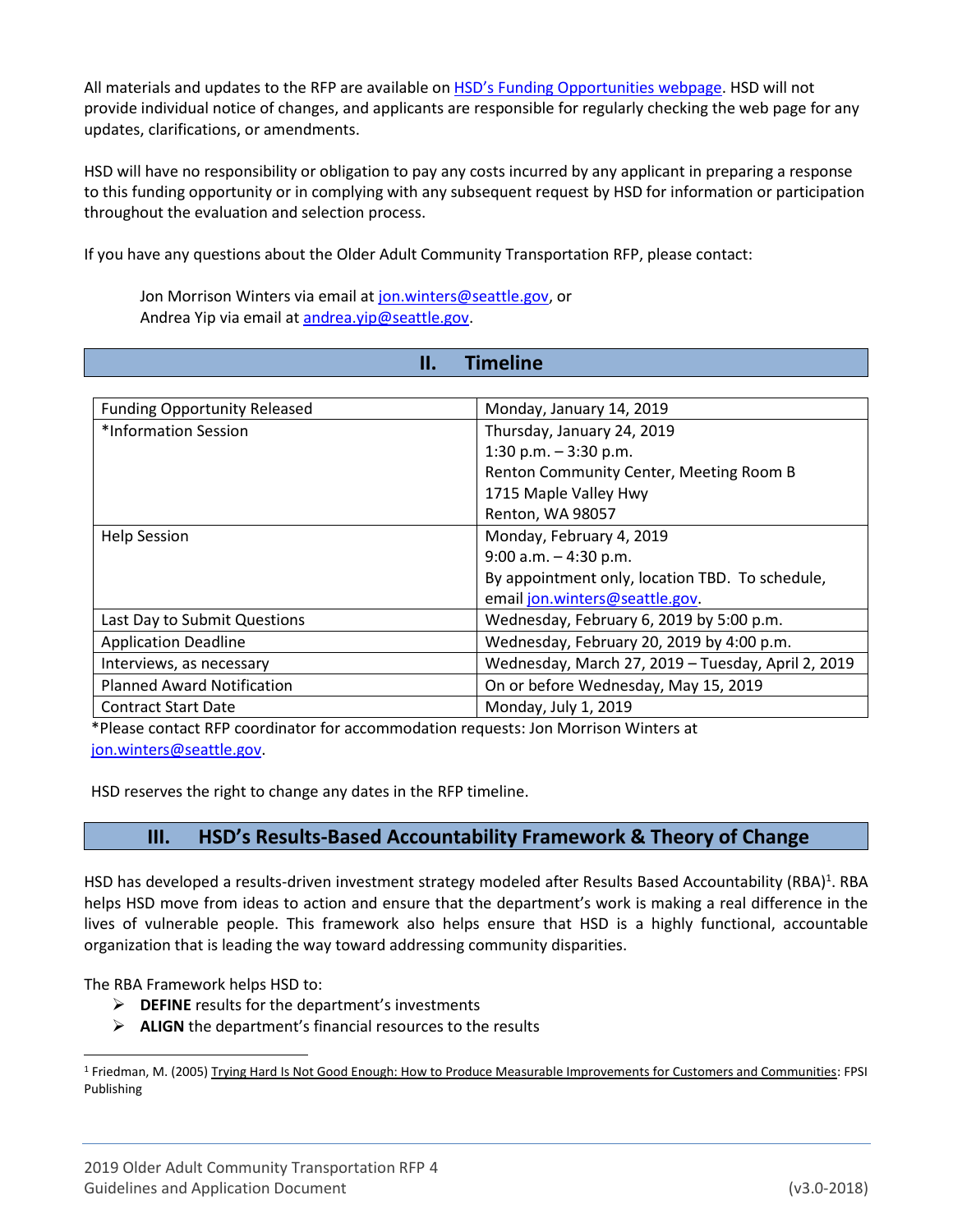➢ **EVALUATE** result progress to ensure return on investment

HSD has developed a **Theory of Change** for funding processes to ensure that data informs our investments – particularly around addressing disparities – and shows the logical link between the desired results, indicators of success, racial equity goals based on disparity data, strategies for achieving the desired results, and performance measures.

In 2018, HSD, as directed by [Ordinance 125474,](https://seattle.legistar.com/View.ashx?M=F&ID=5695995&GUID=30B3D03D-870E-4283-8341-F6AE4D046BF0) will begin identifying gender disparity data and including gender equity goals in future funding processes. See below for the Theory of Change that informs this funding process.

All investments resulting from this funding opportunity will demonstrate alignment with HSD's theory of change towards achieving the desired result of: all older adults experience stable health and are able to age in place.

| Accountability<br>Population                      | Population<br><b>HSD Population</b><br><b>Priority Population</b><br><b>Desired Result</b> | All 60+ older adults living in King County<br>Immigrants, non-English speakers, people with disabilities,<br>LGBTQ, isolated, low-income, rural<br>All older adults experience stable health and are able to age<br>in place                                                                                                                                                                     |
|---------------------------------------------------|--------------------------------------------------------------------------------------------|--------------------------------------------------------------------------------------------------------------------------------------------------------------------------------------------------------------------------------------------------------------------------------------------------------------------------------------------------------------------------------------------------|
|                                                   | Indicators                                                                                 | % of older adults reporting good or excellent health<br>% of people experiencing food insecurity                                                                                                                                                                                                                                                                                                 |
| <b>Population Accountability</b><br>Racial Equity | Racial Disparity Indicator Data                                                            | Percentage of older adults (60+) in Seattle reporting excellent or good<br>health: $2$<br><b>White: 83%</b><br><b>Asian: 83%</b><br>Black/African American: 63%<br>Hispanic/Latino: 61%<br>Percentage of people experiencing food insecurity in Seattle: <sup>3</sup><br>White: 9%<br>Asian: 16%<br>Hispanic/Latino: 17%<br>Black/African American: 23%<br>Native Hawaiian/Pacific Islander: 28% |
|                                                   | <b>Focus Population</b>                                                                    | <b>Black/African Americans</b><br>Hispanic/Latinos<br>Native Hawaiian/Pacific Islanders                                                                                                                                                                                                                                                                                                          |
|                                                   |                                                                                            |                                                                                                                                                                                                                                                                                                                                                                                                  |

 $\overline{a}$ <sup>2</sup> Washington State Behavioral Risk Factor Surveillance System (BRFSS), 2005-2014

<sup>3</sup>Washington State Behavioral Risk Factor Surveillance System (BRFSS), 2005-2014

Indicator data selected to align with HSD Theory of Change. Data for King County are substantially similar to Seattle data provided here.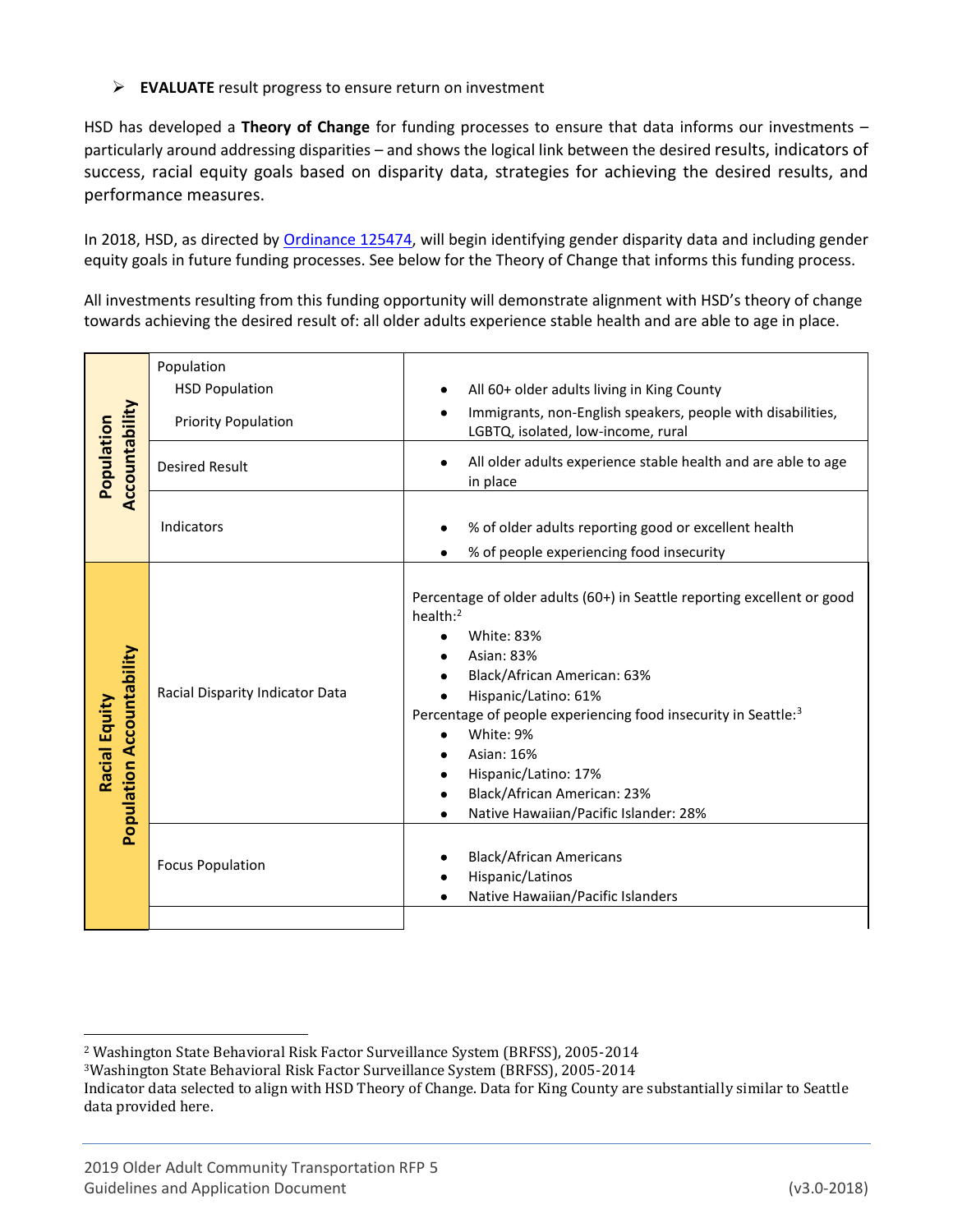|                           | Population-Level Racial Equity Goals      | % of Black/African American, Hispanic/Latino, and Native<br>Hawaiian/Pacific Islander older adults reporting good or<br>excellent health<br>% of Black/African American, Hispanic/Latino, and Native<br>Hawaiian/Pacific Islander people experiencing food insecurity                                                                                                                                       |
|---------------------------|-------------------------------------------|-------------------------------------------------------------------------------------------------------------------------------------------------------------------------------------------------------------------------------------------------------------------------------------------------------------------------------------------------------------------------------------------------------------|
|                           | <b>Strategies</b>                         | Access to services: transportation to healthcare, nutrition<br>programs or other services.<br>System enhancement: innovations to improve the client<br>experience.                                                                                                                                                                                                                                          |
|                           | <b>Performance Measures</b>               | Quantity<br>Unduplicated number of clients served by race/ethnicity<br>Number of one-way trips provided by race/ethnicity of rider<br>٠<br>Quality<br>% of clients indicating satisfaction with the service as<br>measured by a survey                                                                                                                                                                      |
|                           |                                           | Impact<br>% of clients with improved access to health services and/or<br>healthy food as a result of the service as measured by a<br>survey                                                                                                                                                                                                                                                                 |
| Accountability<br>Program | <b>Racial Equity Performance Measures</b> | Quantity<br>Unduplicated number of Black/African American,<br>Hispanic/Latino, and Native Hawaiian/Pacific Islander older<br>adults served<br>Number of one-way trips provided to Black/African American,<br>$\bullet$<br>Hispanic/Latino, and Native Hawaiian/Pacific Islander older<br>adults<br>Quality                                                                                                  |
|                           |                                           | % of Black/African American, Hispanic/Latino, and Native<br>Hawaiian/Pacific Islander older adults indicating satisfaction<br>with the service as measured by a survey<br>Impact<br>% of Black/African American, Hispanic/Latino, and Native<br>Hawaiian/Pacific Islander older adults with improved access<br>to health services and/or healthy food as a result of the<br>service as measured by a survey |

## **IV. Investment Area Background & Program Requirements**

The Aging and Disability Services (ADS) Division of HSD promotes quality of life, independence, and choice for older people, adults with disabilities, and their caregivers throughout Seattle and King County. ADS operates as the federal and state designated Area Agency on Aging for Seattle-King County through a partnership between the City of Seattle Human Services Department, the King County Department of Community and Human Services, and Public Health-Seattle & King County. ADS promotes age-friendly communities in which people can grow up and grow old with ease.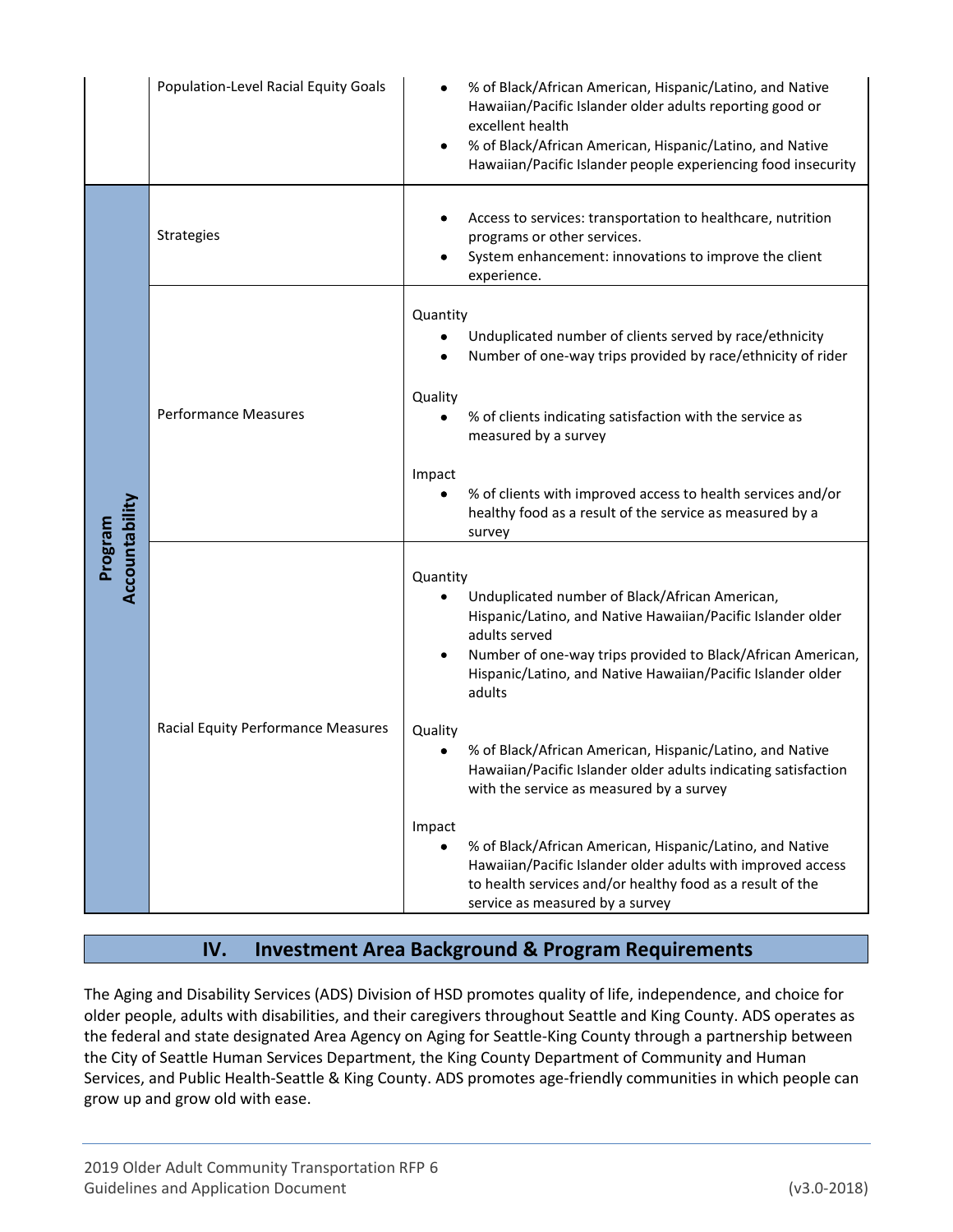HSD's investment in community transportation is part of a larger, proactive, seamless service system investment that helps meet the basic needs of our community's most vulnerable residents and helps people become and remain independent. Community transportation improves the mobility of older King County residents, thereby enabling them to access the supports and services they need to maintain their health and age in place.

#### **A. Overview of Investment Area**

Community transportation, also referred to as "special needs transportation," consists of transportation services designed to improve the mobility of people who, because of physical or mental disability, income status, age, or other limiting factors, are challenged to transport themselves or purchase transportation. In the context of this RFP, community transportation consists of the following types of services that provide system enhancement and improve access to services by supplementing King County's fixed-route public transit network:

- Demand-response paratransit, cabulances, taxi cabs, and shuttles that provide curb-to-curb, door-todoor, and door-through-door service.
- Phone-based, web-based, and app-based rideshare programs, including volunteer transportation programs.
- Travel training and system navigation programs that educate and train people to use the public transit and community transportation systems.
- Voucher, reimbursement, and subsidy programs that make transportation more affordable.

#### **B. Service/Program Model**

Funding is available in two program areas: *Health Services Transportation* and *Food Access Transportation*.

*Health Services Transportation* enables older people to access healthcare by providing trips to medical, dental, and other essential appointments. Additionally, health-related trips are also eligible. Healthrelated trips include trips to pick up prescription or non-prescription medicines or medical supplies, trips to a hospital or long-term care facility to visit a relative, and trips to access services and activities that promote social, emotional, and physical health. Health-related transportation has been identified as a need that may be unmet by other medical transportation programs.

Health Services Transportation prioritizes clients with the greatest social and emotional need, particularly those individuals with no other way to access healthcare and health-related services. Applicants may propose additional criteria to prioritize trips according to trip purpose. For example, if necessary to address a capacity shortage, medical trips may be prioritized over health-related trips.

*Food Access Transportation* enables older adults to access healthy food in the setting of their choice. Food Access Transportation supports HSD-funded congregate meal programs by providing older adults with the opportunity to participate in these programs without transportation barriers. Other eligible trips include trips to food banks, farmer's markets, and grocery stores, including sites that participate in SNAP, Fresh Bucks, and/or the Senior Farmer's Market Nutrition Program (SFMNP).

Applicants may propose solutions that fit one or both program areas. Applicants must demonstrate their ability to serve multiple geographic areas of King County, either directly or through partnerships, with the goal of providing service county-wide in a coordinated manner that avoids duplication. Proposals to serve a single program site, clients of a single program, or trips within a small geographic service area such as a single neighborhood or small municipality will not be funded.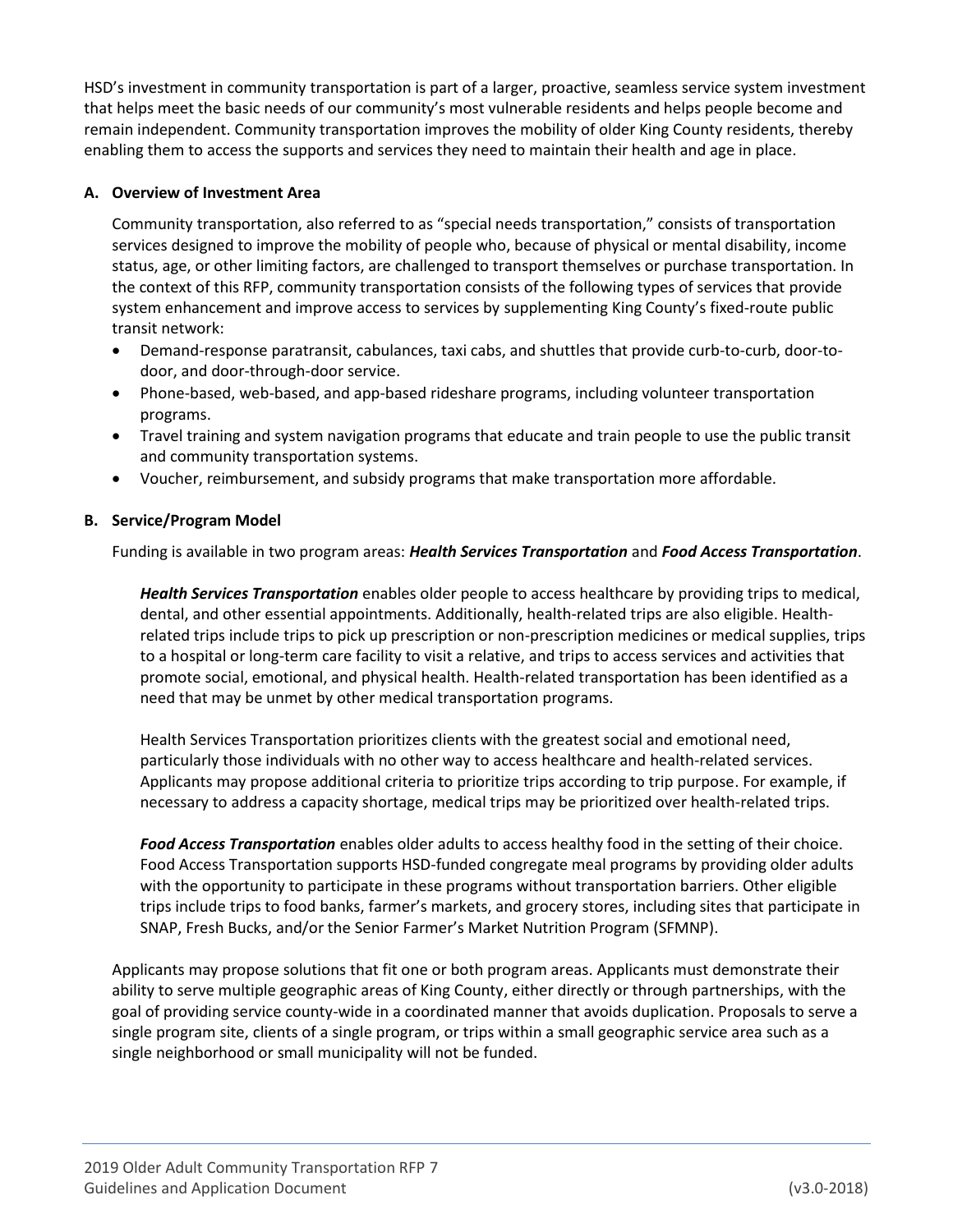Community transportation is person-centered and promotes independence. Applicants must show how they will improve the mobility of their clients through travel training and/or other mobility management strategies, particularly for those individuals who may be eligible for, but are not currently utilizing, other transportation programs and services such as the public transit Regional Reduced Fare Pass (RRFP), Medicaid Transportation, and ADA Paratransit service. Travel training may be provided directly or through a partnership.

Applicants may propose one or more transportation solutions under one or both program areas. Any proposed combination of solutions will be considered. Current HSD-funded community transportation programs include:

- 1. Volunteer Transportation, which involves recruiting volunteers who use their own vehicles to meet the transportation needs of older adults. This program gets clients to medical, dental, and other essential appointments. Clients are required to contact assisters via telephone by Tuesday of the week before their appointment to request a driver and schedule a recurring or one-time ride.
- 2. Nutrition Transportation, which utilizes shuttle vans (cutaways) to provide grouped trips to HSDfunded congregate meal sites.
- 3. A transit fare subsidy program, a component of Nutrition Transportation, which provides funding for the purchase of transit tickets through th[e King County Human Services Bus Ticket Program.](https://www.kingcounty.gov/depts/community-human-services/housing/services/homeless-housing/bus-ticket-program.aspx) Tickets are used to pay for transit trips to congregate meal sites.
- 4. The Driving Companions Pilot, which operates similarly to Volunteer Transportation with the distinction that program participants recruit their own volunteer driver from within their social circle or caregiving network.

Proposals are not required to include any of these four programs. Applicants are encouraged to propose innovative strategies to address health services transportation needs and food access transportation needs. Innovation could include web-based or app-based booking; web-based, app-based, or in-person mobility management; utilization of public transit infrastructure, such as transit fare subsidies utilizing the ORCA system; flexible services with same-day or next-day booking options, etc.

While the applicant must adhere to the HSD Agency Minimum Eligibility Requirements, creative partnerships with non-profit agencies, for-profit firms, and/or public agencies are strongly encouraged. Examples of potential partners include public transit agencies, rideshare/transportation network companies, and nonprofit community transportation providers.

#### **C. Criteria for Eligible Clients**

Eligible clients are King County residents, age 60+.

#### **D. Priority Populations and Focus Populations**

Priority populations are identified as a group (or groups) comprising a specific demographic (seniors, youth, families, etc.) or having a specific issue in common (homelessness, mental health, violence involved, etc.).

Priority populations for this investment opportunity include:

• Older adults (60+) living in King County who are immigrants, non-English speakers, people with disabilities, LGBTQ, isolated, low-income, and/or living in rural areas of the County.

Focus populations are identified as specific racial or ethnic groups within the priority populations and with data showing the highest disparities in the investment area. Priority populations and focus populations for this funding are based on HSD's results-based accountability framework and ensures that the department's investments are dedicated to addressing disparities in the population.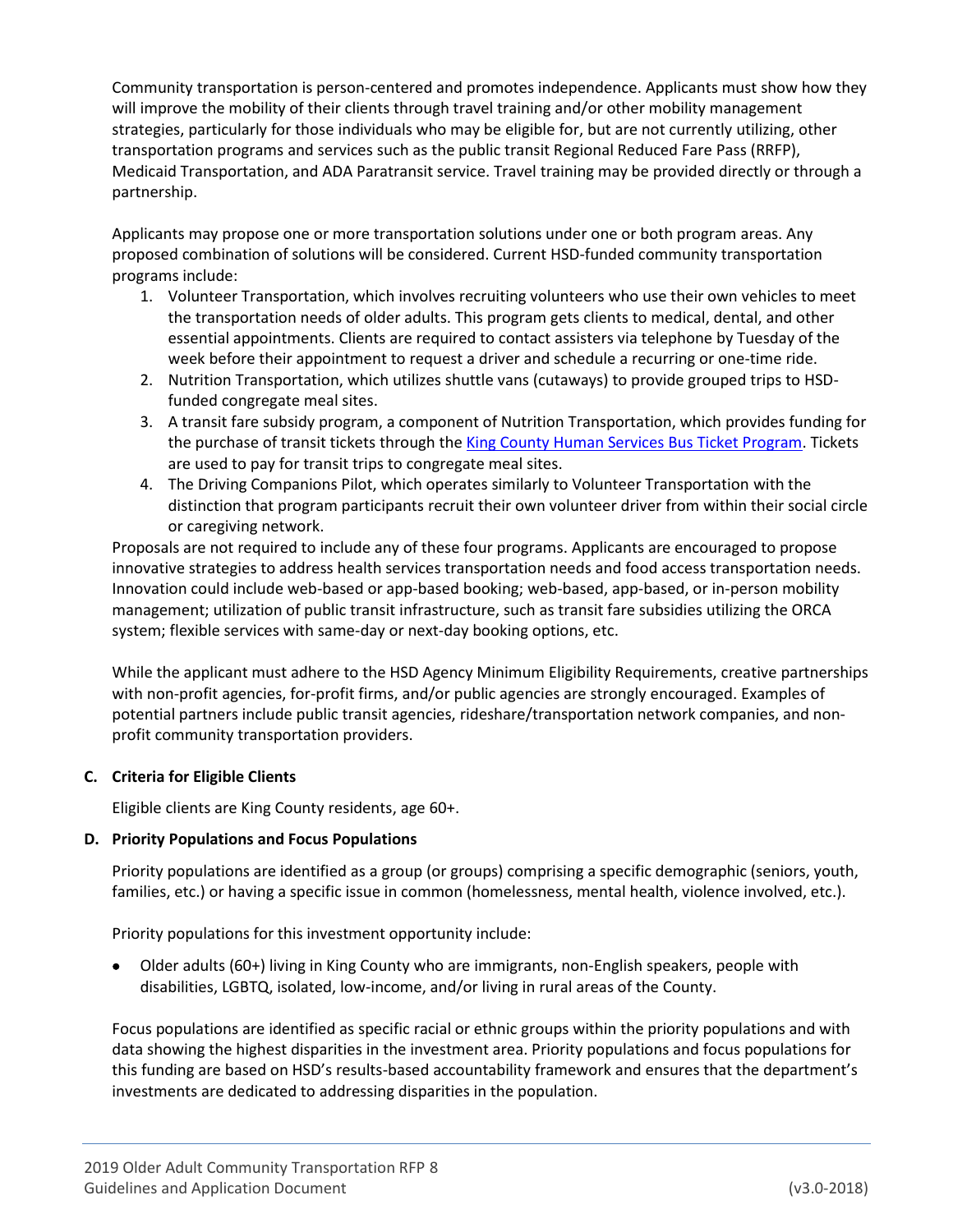Given the data provided, focus populations for this investment opportunity are:

- Black/African American
- Hispanic/Latino
- Native Hawaiian/Pacific Islander

Applicants should demonstrate an intention and plan to address the disparities associated with the focus populations of older adults. Proposals that clearly describe a plan to address significant needs among other populations will also be considered.

#### **E. Required Service Components**

The following service components and standards are considered required. However, applicants may, and are strongly encouraged to propose innovative solutions to provide health services transportation and/or food access transportation, even if they do not fully address these requirements. HSD reserves the right to waive these requirements if compelling justification is provided in an applicant's proposal.

#### 1. *Vehicle Accessibility and Maintenance*

Agency vehicles should meet ADA vehicle accessibility requirements and maintain all ADA equipment. Personally-owned vehicles used for volunteer transportation programs or similar programs must be maintained, at the least, according to the minimum requirements set forth under state law. Agencies may hold volunteers and sub-contractors responsible for maintaining their own vehicles.

#### 2. *Minimum Service Standards*

Service provided by this investment will be expected to maintain existing service levels of current Volunteer Transportation and Nutrition Transportation Service (see section IV.B. above for a description of currently-funded services). In 2017, Volunteer Transportation provided 19,633 one-way trips to eligible clients and Nutrition Transportation provided 38,310 one-way trips to eligible clients through a combination of shuttle-van trips and subsidized public transit trips to HSD-funded congregate meal sites.

Budgets must be appropriately scaled to allow existing service levels to be maintained. For example, a proposed solution that will provide only one-third as many trips as provided in 2017, should request no more than one-third of the funding available for that respective service.

Transportation services are expected to be available during normal business hours, Monday through Friday. Expanded hours of service availability are encouraged.

#### 3. *Reservations/Dispatching/Call Center Operation*

Proposals may include phone-based, web-based, and/or app-based client-contact options. At a minimum, phone-based or in-person assistance is expected to be available during normal business hours, Monday through Friday. Expanded hours of call center availability are encouraged. Web-based and app-based reservation or ride-request options are encouraged but not required.

In partnership with HSD, the [King County Mobility Coalition](http://metro.kingcounty.gov/advisory-groups/mobility-coalition/) is developing a web-based coordination tool for transportation providers to receive ride requests and to improve coordination and cooperation among providers. Functions provided by the tool could include ride requests, reports submittal, and payment processing. If and when the tool is made available, providers funded through this RFP will be required to utilize the tool or request a waiver to use an alternative tool for web-based and/or appbased receipt of ride requests.

#### 4. *Staff/Driver Training*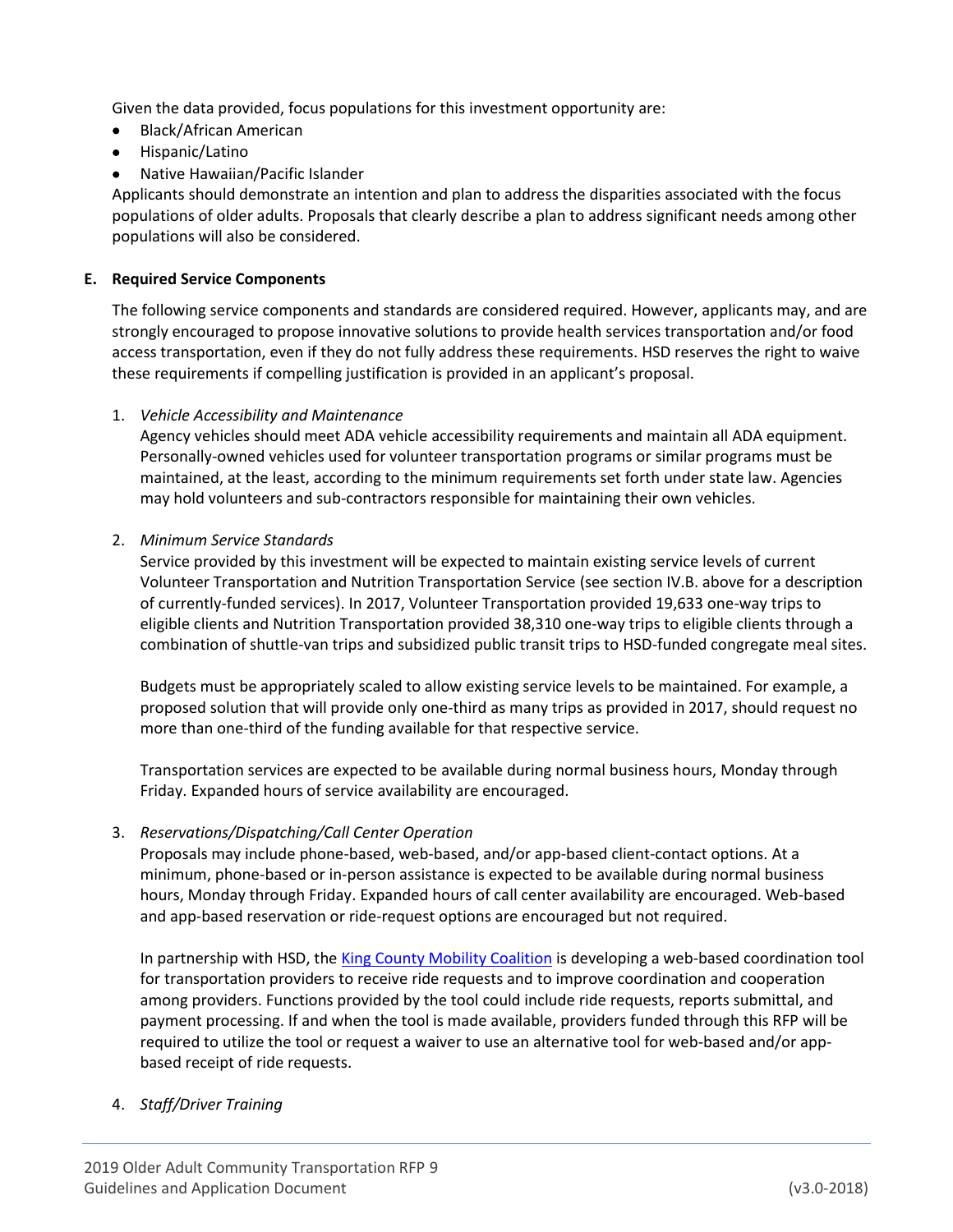The provider agency will ensure all personnel, including drivers, are properly trained for performing their responsibilities associated with this service.

Drivers are expected to maintain all required certifications and perform their duties in accordance with all appropriate laws and regulations of all jurisdictions where the service is performed. Minimum training standards shall include training in the following areas:

- a. Safe operation of vehicles and equipment including, as applicable, proper use of wheelchair lift/ramp equipment and safety restraint system.
- b. Passenger assistance and sensitivity.
- c. Defensive driving skills.

#### 5. *Service Coordination*

Services provided under this RFP are part of a network of transportation options, and transportation is one aspect of the human services system. To improve coordination among transportation services, and between transportation services and the broader older adult services network, providers are required to participate in Community Living Connections and King County Mobility Coalition networking activities. Providers funded through this RFP will be required to utilize the King County Mobility Coalition's webbased coordination tool (see section IV.E.3. above) if and when it becomes available, or request a waiver to use an alternative tool for web-based and/or app-based receipt of ride requests that results in more effective coordination.

6. *Service Start Date*

The anticipated start date of contract and service is July 1, 2019. Should additional time be required to start service, an alternative service start date no later than September 1, 2019 may be proposed. A start date after July 1, 2019 is subject to approval by HSD. Funds available do not include start-up costs.

- 7. Services must be accessible to people with limited English proficiency through the use of bilingual assistance, the language line, or a similar service.
- 8. A sample of clients must be surveyed at least annually to elicit feedback, comments, and suggestions for service improvement, planning, and implementation. Client survey will be developed in collaboration with HSD and administered by the agency.
- 9. Services must be free to clients, as cost is one of the primary barriers to mobility. Donations may be accepted.

#### **F. Expected Performance Commitments**

HSD uses client data to measure performance in three areas: quantity – how much service is being delivered, quality – how well is it being delivered, and impact – who is better off as a result. Older Adult Community Transportation performance measures include the following:

Quantity

- Unduplicated number of clients served by race/ethnicity
- Number of one-way trips provided by race/ethnicity of rider

Quality

• % of clients indicating satisfaction with the service

Impact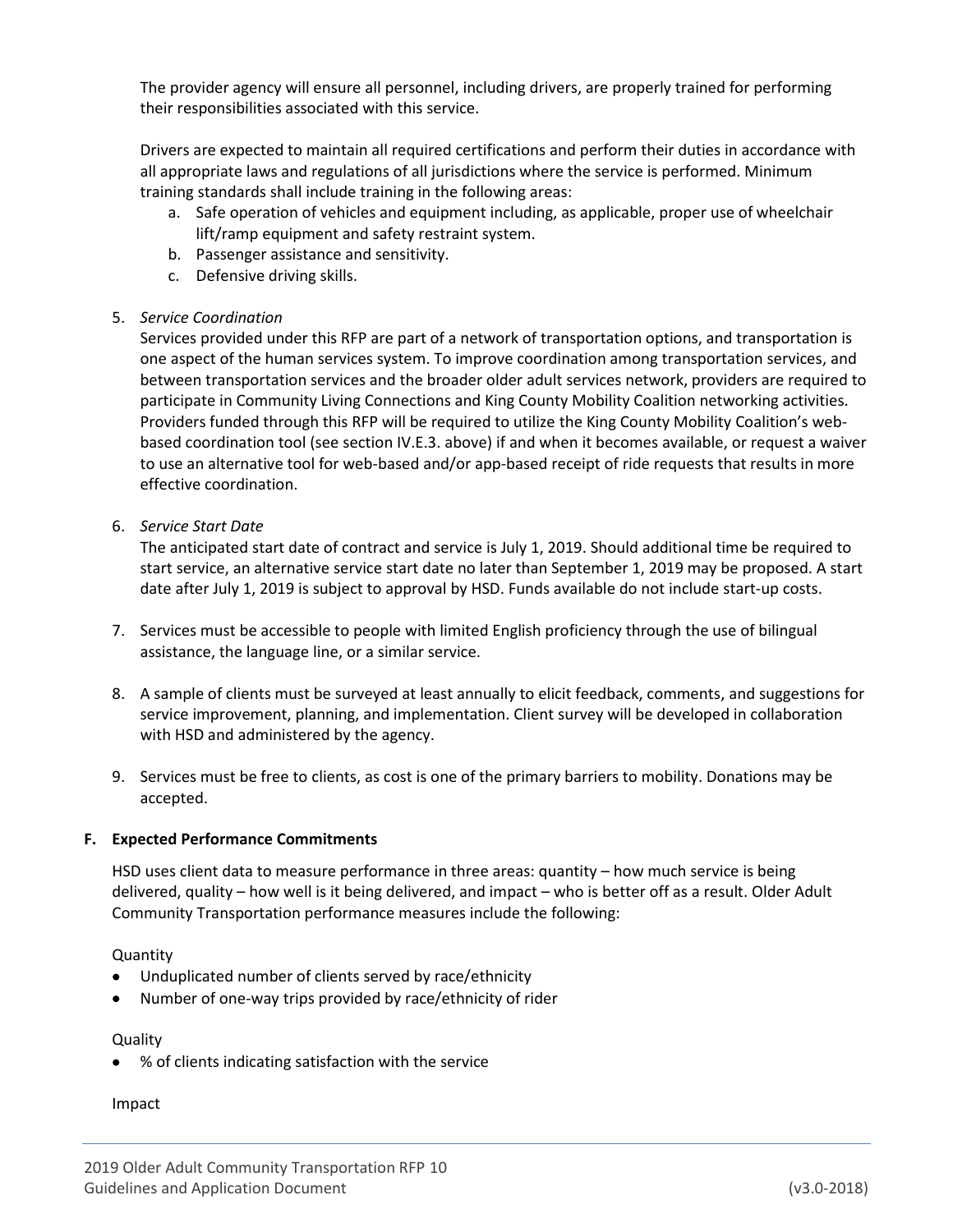• % of clients with improved access to health services and/or healthy food as a result of the service as measured by a survey

Performance measurement will necessitate participant-level data reports and client evaluation surveys. Applicants must demonstrate the ability to collect and accurately report data related to client demographics and use of the service, as well as trip data including number of trips provided monthly, trip mode, and trip purpose. Current data specifications are available on the [ADS website](http://www.agingkingcounty.org/) (click "About" "Contracted Providers," then "Service Area Forms/Resources"). Data specifications are subject to change.

#### G. **Key Staff and Staffing Level**

Proposals must address the staffing requirements outlined below:

- Transportation programs must be managed by an experienced individual who is actively involved in the daily operations.
- There should be a sufficient number of qualified staff and/or volunteers to effectively perform the service.
- There should be written job descriptions for staff and key volunteers which define the skills, experience, qualifications, and training necessary for each position and list the duties and responsibilities of each position.
- If the proposal includes transportation services provided by volunteers, staff dedicated to volunteer recruitment must be included in the proposal, in order to address volunteer capacity needs. At least 1.0 FTE volunteer recruiter would address this requirement. Less than 1.0 FTE volunteer recruiter may be proposed if the applicant proposes other means of recruiting enough volunteers to meet demand and, to the greatest extent possible, avoid service denials due to lack of available volunteers.
- Staff and volunteers should have the opportunity to participate in ongoing training that will improve their skills.
- All drivers must clear a Washington State Department of Licensing record check prior to independently operating vehicles associated with this service.
- Agencies are required to establish personnel policies, guidelines, and procedures that ensure the safe operation of vehicles associated with this service.

#### **H. Older Adult Community Transportation specific eligibility, data, and contracting requirements**

In addition to the standard HSD requirements found on the [HSD Funding Opportunities Webpage](http://www.seattle.gov/humanservices/funding-and-reports/funding-opportunities) and the requirements listed in Section E, Required Service Components and Section G, Key Staff and Staffing Level, applicant agencies must meet the following criteria:

- Applicants must have three years of experience providing transportation or other services to older adults.
- Applicants must have the ability to submit reports electronically to ADS. Current data specifications are available on the **ADS website** (click "About" "Contracted Providers," then "Service Area Forms/Resources").
- Applicants may be required to use the state Community Living Connections (CLC-GetCare) system for demographic data entry and reporting.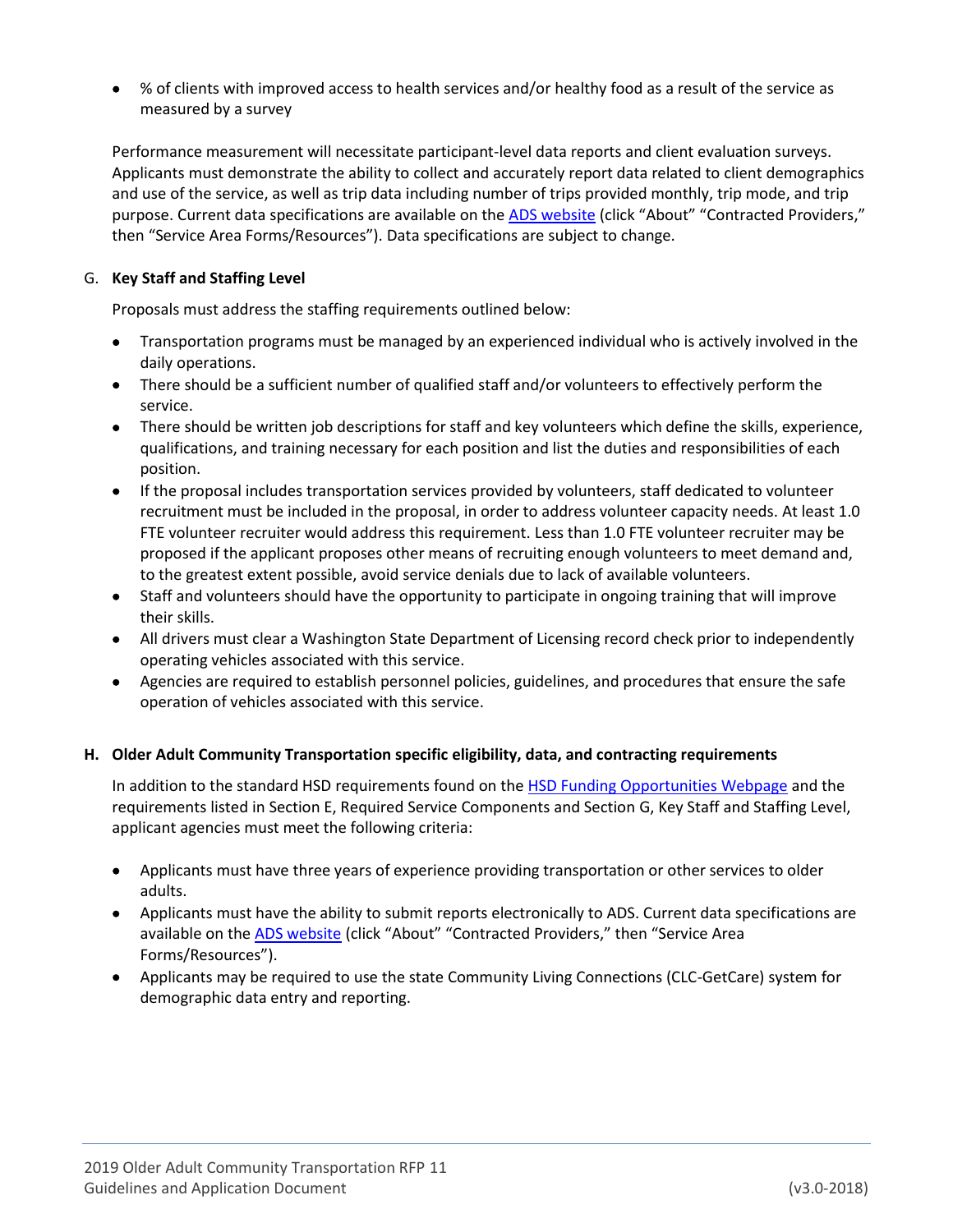

# **2019 Older Adult Community Transportation Request for Proposal**

# **APPLICATION**

#### **Instructions and Materials**

This Application Instructions and Materials packet contains information and materials for respondents applying for the City of Seattle Human Services Department (HSD) 2019 Older Adult Community Transportation Request for Proposal (RFP). The RFP Guidelines is a separate document that provides background on HSD's guiding principles and results based accountability framework, and an overview of the RFP program requirements. [HSD's](http://www.seattle.gov/humanservices/funding-and-reports/funding-opportunities)  [Funding Opportunities webpage](http://www.seattle.gov/humanservices/funding-and-reports/funding-opportunities) provides additional information on: agency eligibility; data collection and reporting; contracting; appeals; expectations for culturally responsive services; and the process for selecting successful applications.

## **I. Submission Instructions & Deadline**

#### **Completed application packets are due by 4:00 p.m. on Wednesday, February 20, 2019.**

Application packets must be received in person, by mail, or electronic submission. No faxed or e-mailed proposals will be accepted. Proposals must be received and date/time stamped by the 4:00 p.m. deadline on Wednesday, February 20, 2019. *Late or incomplete proposals or proposals that do not meet the minimum eligibility requirements outlined in this funding opportunity will not be accepted or reviewed for funding consideration.*

Applicants must make arrangements to ensure that applications are received by HSD by the deadline, regardless of the submission method selected. When using HSD's Online Submission System, it is advisable to upload application documents several hours prior to the deadline in case you encounter an issue with your internet connectivity which impacts your ability to upload documents. HSD is not responsible for ensuring that applications are received by the deadline.

• Electronic Submittal: Application packets may be submitted electronically via HSD's Online Submission System at [http://web6.seattle.gov/hsd/rfi/index.aspx.](http://web6.seattle.gov/hsd/rfi/index.aspx)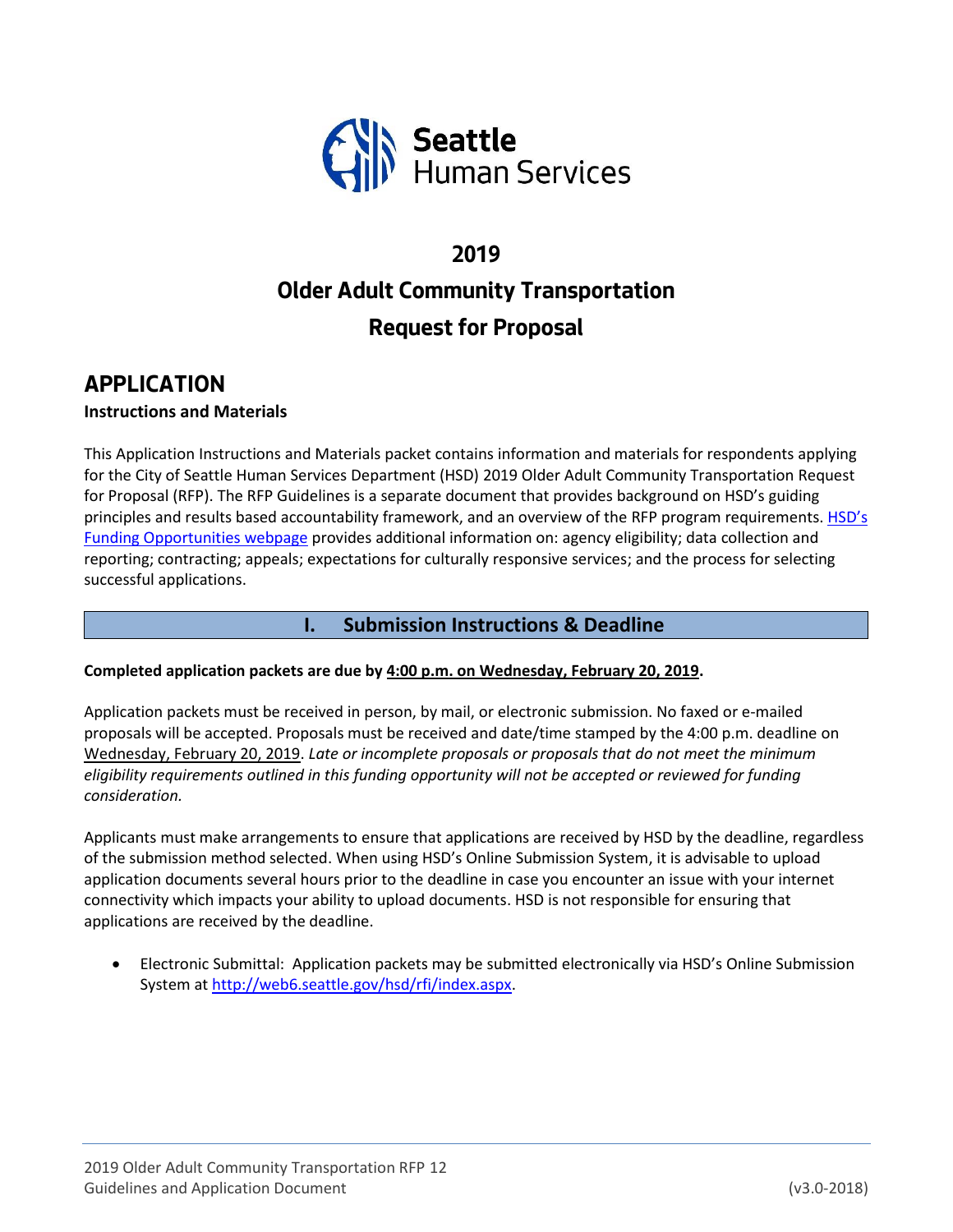• Hand Delivery or US Mail: The application packet can be hand-delivered or mailed to:

Seattle Human Services Department RFP Response – Older Adult Community Transportation Attn: Jon Morrison Winters *Delivery Address Mailing Address*  $700\,5^{th}$  Ave.,  $58^{th}$  Floor P.O. Box 34215 Seattle, WA 98104-5017 Seattle, WA 98124-4215

#### **II. Format Instructions**

- A. Applications will be rated only on the information requested and outlined in this funding opportunity, including any clarifying information requested by HSD. Do not include a cover letter, brochures, or other documents. Applications that do not follow the required format may be deemed ineligible and may **not** be rated.
- B. The application should be typed or word processed on double-sided, letter-sized (8  $\frac{1}{2}$  x 11-inch) sheets. Please use one-inch margins, single spacing, and minimum size 11-point font.
- C. The application may not exceed a total of 14 pages including the narrative sections and attachments (unless the attachment is requested and specifically states that it will not count toward the page limit). Pages which exceed the page limitation will not be included in the rating.
- D. Organize your application according to the section headings that follow in Section III. For the narrative questions, please include section titles and question numbers. You do not need to rewrite the questions for specific elements of each question.

## **III. Proposal Narrative & Rating Criteria**

Write a narrative response to sections A – E. Answer each section completely according to the questions. Do not exceed a total of 14 pages for sections A – E combined.

#### **NARRATIVE QUESTIONS**

#### **A. PROPOSED SOLUTION** *(30%)*

- 1. Describe your proposed community transportation program(s). Program description should address the following:
	- a. The anticipated number of unduplicated clients served and the anticipated number of one-way trips to be performed annually.
	- b. How will the proposed program(s) improve access to health services and/or healthy food for older adults in King County?
	- c. How will you address the required service components listed in the RFP Guidelines Section IV. E.?
	- d. In the event you are unable to meet the demand, what criteria will you use to prioritize trips?
	- e. How you will innovate in the delivery of transportation services?
	- f. How will you improve the transportation experience for program clients?
	- g. How will you use travel training and/or other mobility management strategies to improve the mobility of transportation clients?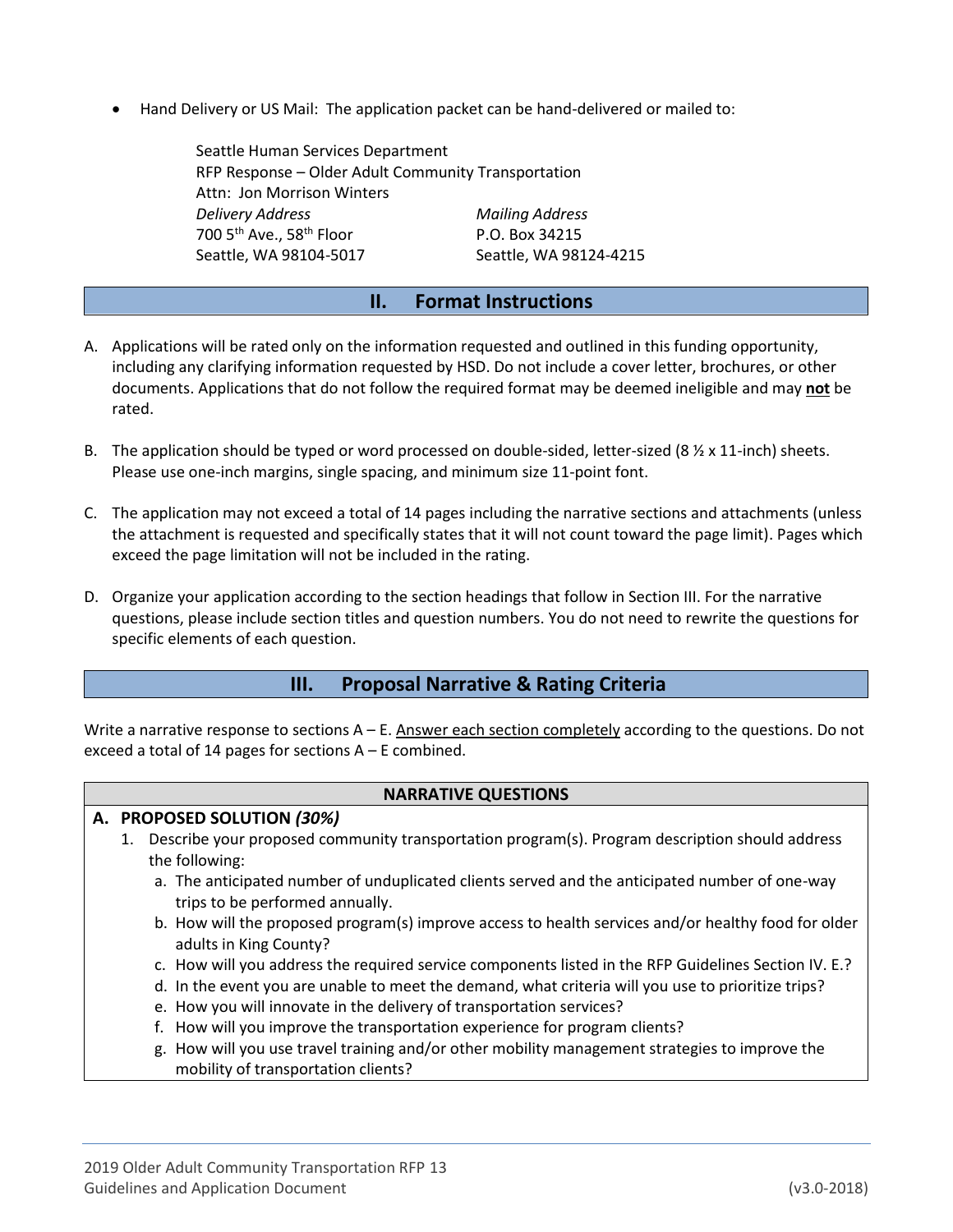- h. When and where (locations, times, days of the week) will services be directly delivered by the agency or by your partner(s)? Include a description of your service area in King County.
- 2. How will you meet the needs of current clients of HSD-funded transportation services (described in RFP Guidelines Section IV.B.) while expanding services to better meet the needs of the priority and focus populations?
- 3. If your proposal includes a new service, please include a description of the process you will use to launch the new service and attach a timeline. The startup timeline does not count toward the 14-page narrative limit.
- 4. Provide a list of and a brief job description for all key personnel who will have a significant role in program coordination and service delivery. If the proposal includes transportation services provided by volunteers, a volunteer recruiter should be budgeted for at least 1.0 FTE or provide an explanation for how you will recruit volunteers to prevent service denials. Complete the Proposed Personnel Detail Budget (Attachment 4). Budget worksheets will not count toward the 14-page narrative limit.

## *Rating Criteria – A strong application meets all of the criteria listed below.*

- Applicant presents a thorough description of the program that includes an understanding of the service components and evidence of likely success in meeting outcomes. Program description addresses the required service components and shows how the program excels in quantity (number of trips provided), quality (improved client experience), and impact (meets the goals expressed in RFP guidelines).
	- o Description proposes innovative (new) strategy(ies) and/or demonstrates commitment to continuous improvement in current transportation strategies that will improve client service and experience.
	- $\circ$  Proposed service is flexible enough to meet the diverse transportation needs of older adults in King County.
	- o Program will serve a large geographic area, either directly or through partnerships/coordination.
- Applicant proposes how they will meet the needs of current clients of HSD-funded transportation services and identifies system enhancements that will expand service to new clients, specifically from the priority and focus populations identified in the RFP.
- If a new service is proposed, a clear description of the process used to launch the new service and a realistic startup timeline is included, with service scheduled to begin no later than September 1, 2019 (start date after July 1, 2019 is subject to approval).
- Descriptions of staff and personnel budget indicate that the program will have sufficient staff resources to deliver the program and services as described. If volunteers will be used, the personnel budget includes at least 1.0 FTE volunteer recruiter, or provides an explanation for how the applicant will recruit sufficient volunteers to prevent service denials.

## **B. COMMITMENT TO EQUITY** *(20%)*

- 1. List the name, race, ethnicity, and gender of each member of your board of directors. (This information can also be provided on the Board Roster, a required attachment that does not count toward the 14-page narrative limit.) Describe how the agency board and senior leadership staff represent the cultural, linguistic and socio-economic background of your clients and the priority and focus populations identified in the RFP.
- 2. What policies, procedures, or guidelines have you established to ensure that services are delivered equitably?
- 3. What is your understanding of transportation equity?
- 4. Describe your experience serving the priority and focus populations identified in the RFP Guidelines, Sections III and IV. Include a profile of your current client base identifying percentages of individuals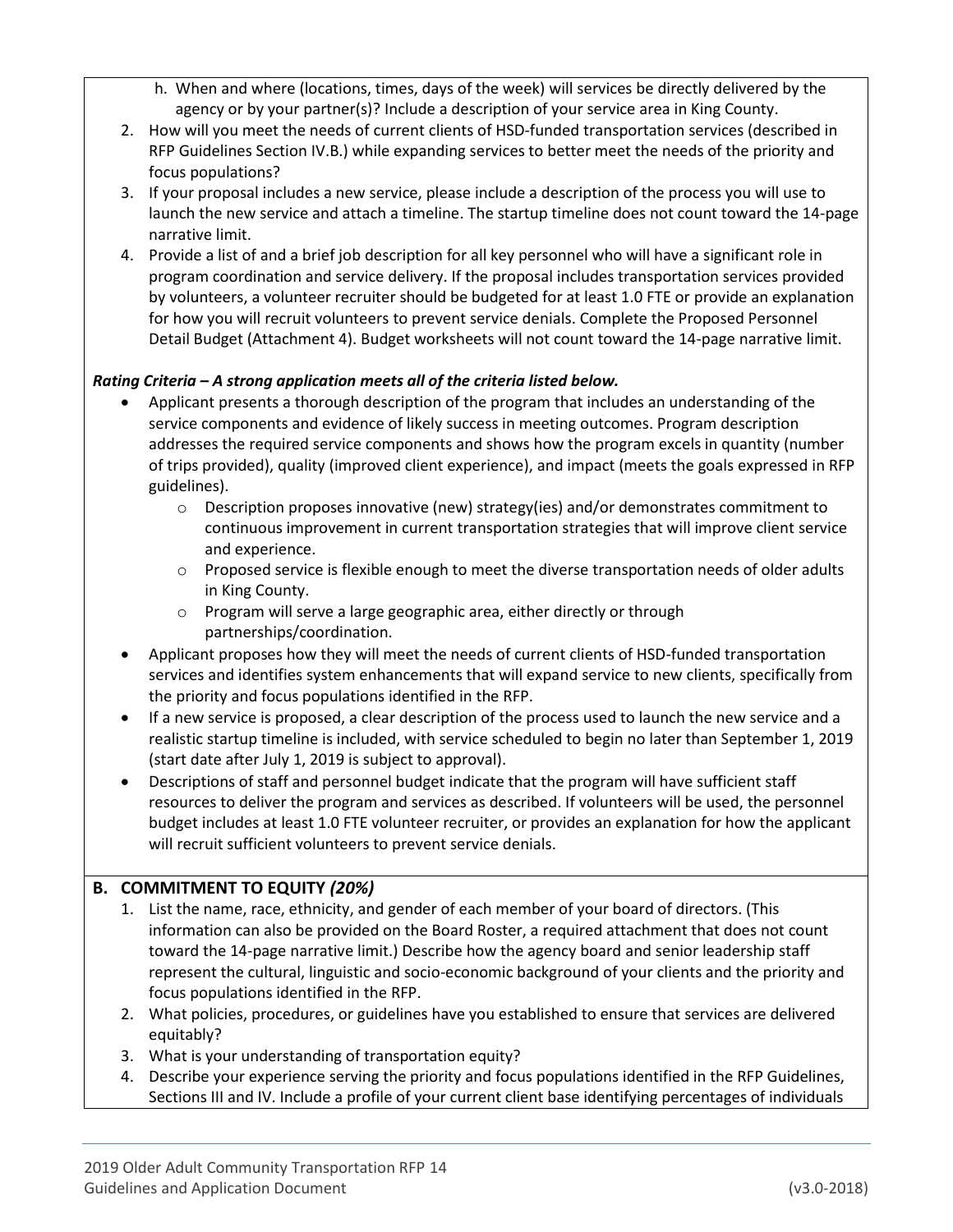served according to their race, ethnicity, age, and gender. If you do not currently record client demographics, you may use estimates.

- 5. If particular communities are underserved in your client base, how will your program serve more clients from these communities?
- 6. Describe how you will solicit and incorporate input from the priority and focus populations for this RFP into your program and ongoing services.

## *Rating Criteria – A strong application meets all of the criteria listed below.*

- Applicant's board of directors and senior leadership staff composition demonstrates a commitment to equity and reflects the cultural, linguistic, and socio-economic characteristics of your clients and the priority and focus populations identified in the RFP.
- Applicant agency has developed policies, procedures and/or guidelines that demonstrate a commitment to delivering services equitably, beyond minimum legal standards and common industry standards.
- Agency understanding of and/or commitment to equity is clearly relevant to the transportation mission and/or implementation of transportation programs.
- Applicant is currently serving priority and focus populations identified in the RFP.
- Applicant has a clear and realistic plan to serve more clients from underserved communities, particularly the priority and focus populations identified in the RFP.
- Applicant has a plan to solicit and incorporate input from priority and focus populations identified in the RFP that is clear and likely to be effective.

## **C. EXPERIENCE AND COMMITMENT TO SAFETY** *(20%)*

- 1. Describe your organization's experience providing transportation and/or other services to older adults. Include the number of years you have provided these services and the scope of services, including number of unduplicated clients, by program, for 2016, 2017, and 2018.
- 2. Describe the processes and procedures you use to manage agency performance, collect and safely store client data, including client demographics, and report to your agency leadership and/or your current funders.
- 3. How have you demonstrated a commitment to safety in your transportation programs or other programs serving older adults and/or other vulnerable populations? Include a description of relevant policies and procedures that you follow to ensure the safety of your clients.
- 4. What safety concerns/issues have you identified in the past 24 months and how have you addressed them?

#### *Rating Criteria – A strong application meets all of the criteria listed below.*

- Agency's experience includes at least three years of delivering transportation services to older adults at a scope and scale commensurate with the proposal.
- Agency has adopted data-driven or data-informed performance management practices and is able to collect, safely store, and accurately report data related to client demographics and use of the service, as well as trip data, to HSD.
- Applicant cites agency policies and procedures that demonstrate a commitment to client safety.
- Applicant cites specific examples of safety concerns/issues that have been identified and successfully mitigated in the past 24 months.

#### **D. BUDGET AND LEVERAGING** *(20%)*

1. Please describe in detail how HSD funds will be used. Complete the Proposed Program Budget (Attachment 3). Budget worksheets will not count toward the 14-page narrative limit. The costs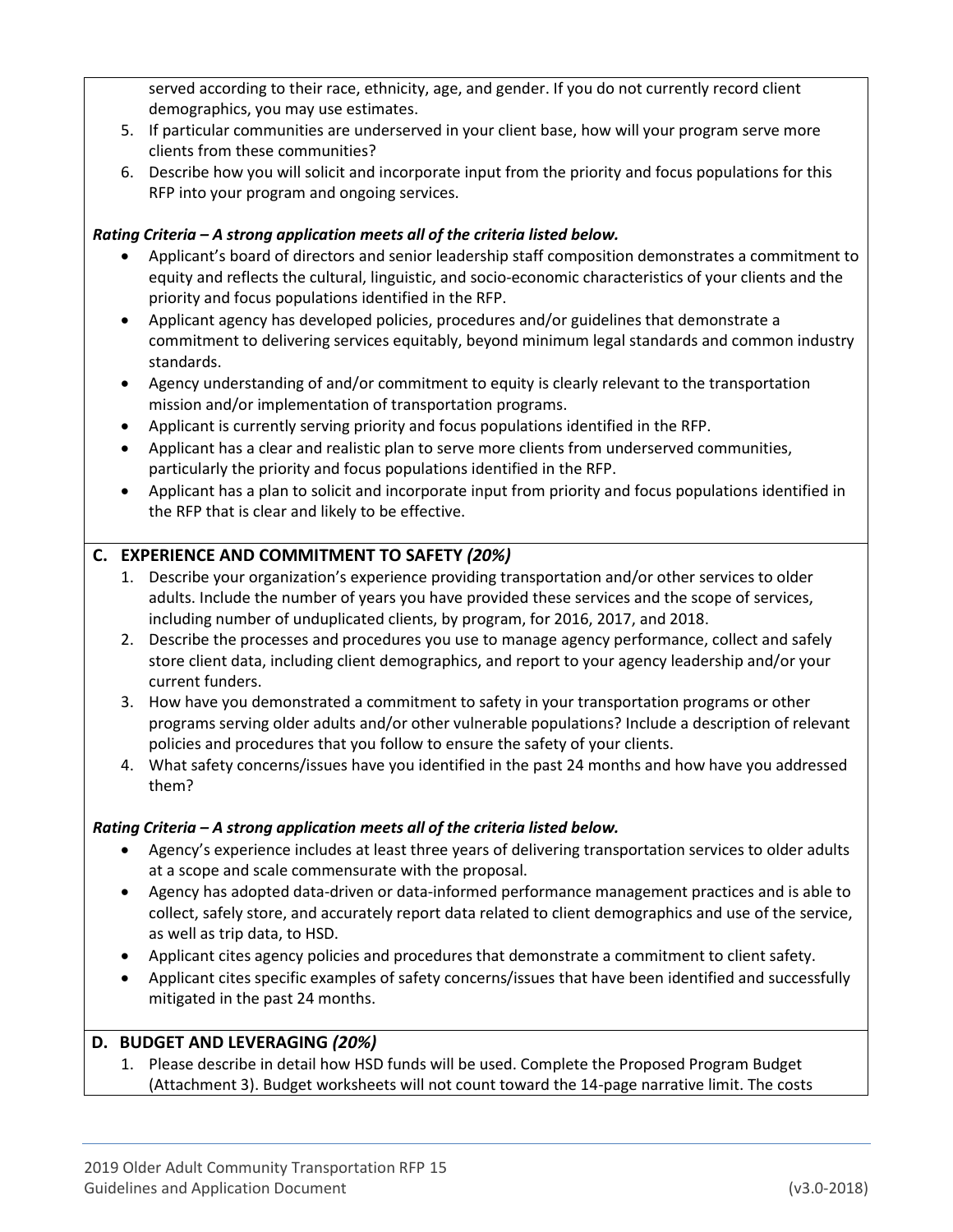reflected in this budget should be for the proposed program(s) only, not your entire agency budget or trips provided with other funding.

- 2. Identify, through this narrative and/or your budget worksheet, all other resources and funding amounts that will be used to support the trips provided by the proposed program(s). If your programs are supported by multiple funders, delineate clearly between each fund source. Explain which expenses are covered by each fund source and how each fund source will be sustained over time.
- 3. Based on your proposal, what is the total cost of the service per unduplicated client and the total cost per one-way trip? What percentage of this cost will be covered with these funds?
- 4. Describe your organization's financial management system. How does your agency establish and maintain general accounting principles to ensure adequate administrative and accounting procedures and internal controls necessary to safeguard all funds that may be awarded under the terms of this funding opportunity? Entities without such capabilities may wish to have an established agency act as fiscal agent.
- 5. Describe how your agency has the capability to meet program expenses in advance of reimbursement.

### *Rating Criteria – A strong application meets all of the criteria listed below.*

- Costs are reasonable and appropriate given the nature of the service, the priority population(s) and focus population(s), the proposed level of service, and the proposed outcomes.
- The applicant identifies other resources and funds, in addition to HSD funds, for the services described in the proposal and provides evidence these funds are sustainable.
- The proposed program is cost effective given the type, quantity, and quality of services. Cost per trip is sufficiently competitive and appropriately scaled to prevent reduction of service from the 2017 baseline.
- The applicant has a demonstrated capacity to ensure adequate administrative and accounting procedures and controls necessary to safeguard all funds that may be awarded under the terms of this funding opportunity.
- The applicant demonstrates the capability to meet program expenses in advance of reimbursement.

## **E. PARTNERSHIPS AND COORDINATION** *(10%)*

- 1. Describe how your current practices ensure your services are coordinated with other transportation providers and human services providers and how your proposed program will partner/coordinate with other agencies/providers.
- 2. What partnerships are crucial to the success of your transportation program(s)? Explain the roles and responsibilities of these partners and provide signed letters of intent. Partnership letters will not be counted towards the 14-page narrative limit. (General letters of support will not be considered.) Include how your agency will leverage partner funding to support your program(s), as applicable.
- 3. Describe the processes and procedures you follow to refer clients to other transportation programs and agencies in a proactive, seamless, client-friendly manner.

#### *Rating Criteria – A strong application meets all of the criteria listed below.*

- Applicant describes current coordination practices that enhance service quality, minimize duplication, enhance available resources, and provide benefit to program participants; and describes coordination practices to be implemented as part of the proposed program.
- Applicant proposes effective partnerships with other agencies and explains how these partnerships are crucial to the success of their program(s).
- Applicant has submitted signed letters of intent from partners to explain the role of the respective partners, including partner funding as applicable.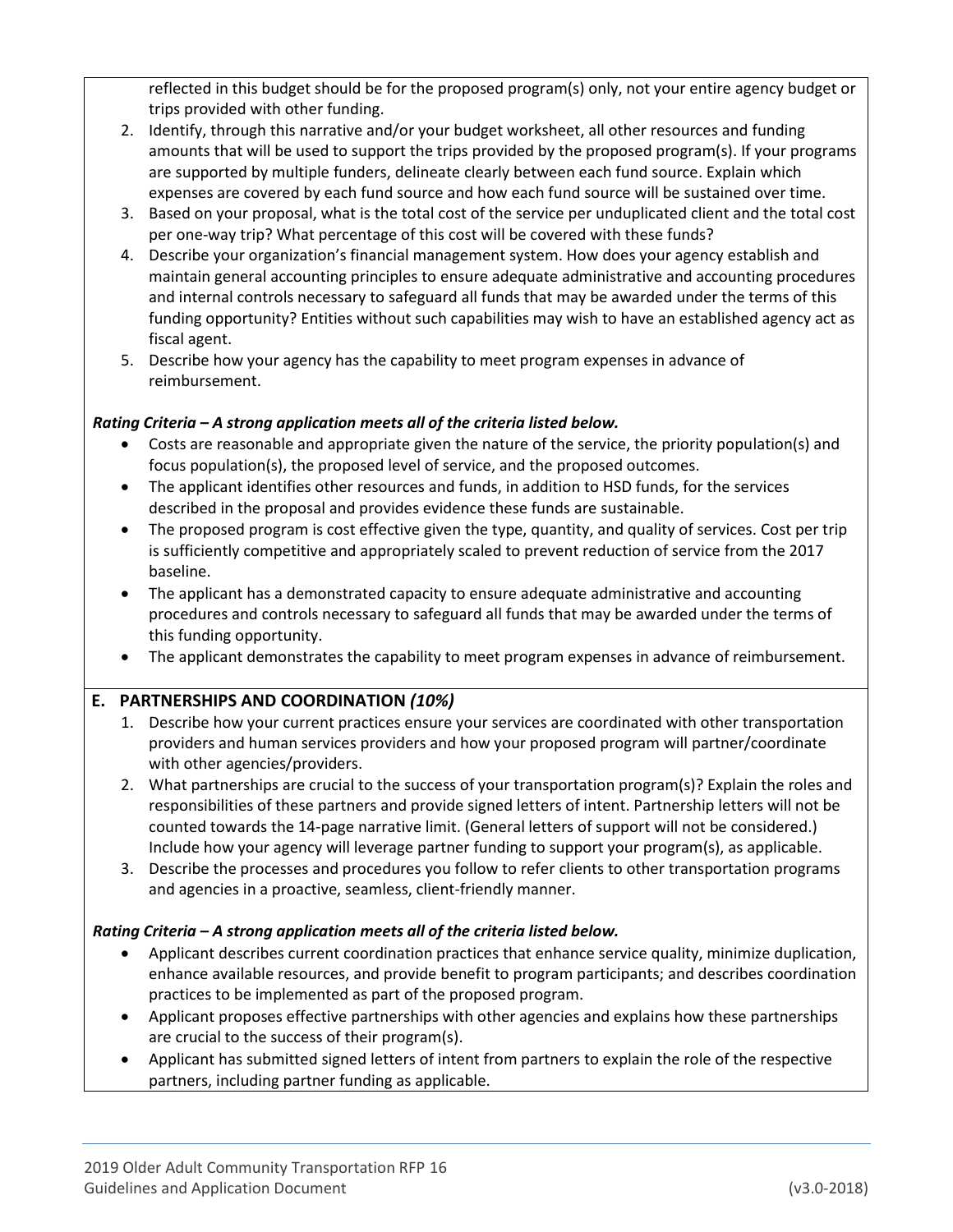• Applicant describes how clients will be referred to other programs and agencies in a proactive, seamless, client-friendly manner.

**Total = 100 points**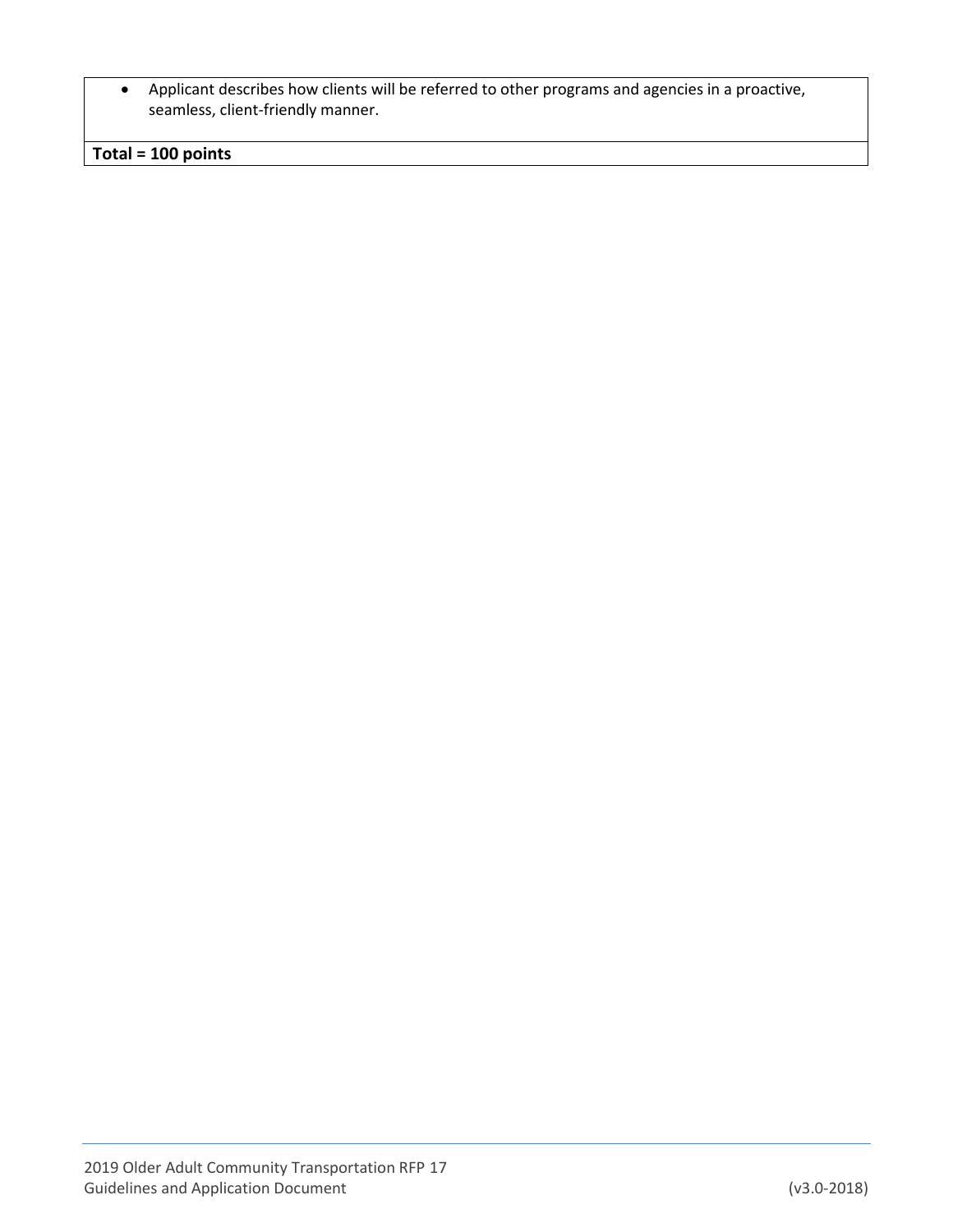## **IV. Completed Application Requirements**

#### **AT APPLICATION SUBMITTAL**

To be considered Complete, your application packet must include all of the following items or the application may be deemed incomplete and may not be rated:

- 1. A completed and signed two-page Application Cover Sheet (Attachment 2).
- 2. A completed Narrative response (see Sections II & III for instructions).
- 3. A completed Proposed Program Budget (Attachment 3).
- 4. A completed Proposed Personnel Detail Budget (Attachment 4).
- 5. Roster of your agency's current Board of Directors.
- 6. Minutes from your agency's last three Board of Directors meetings.
- 7. Current verification of nonprofit status or evidence of incorporation or status as a legal entity. Your agency must have a federal tax identification number/employer identification number.
- 8. If your agency has an approved indirect rate, a copy of proof that the rate is approved by an appropriate federal agency or another entity.
- 9. If you are proposing to provide any new (for your agency) services, attach a start-up timeline for each service.
- 10. If you are proposing a significant collaboration or subcontract with another organization, attach a signed letter of intent or collaboration from that organization's Director or other authorized representative.

#### **AFTER MINIMUM ELIGIBILITY SCREENING AND DETERMINATION OF A COMPLETED APPLICATION**

If HSD does not already have them on file, any or all of the following documents may be requested after applications have been determined eligible for review and rating. Agencies have four (4) business days from the date of written request to provide requested documents to the RFP coordinator:

- 1. A copy of the agency's current fiscal year's financial statements reports, consisting of the Balance Sheet, Income Statement and Statement of Cash Flows, certified by the agency's CFO, Finance Officer, or Board Treasurer.
- 2. A copy of the agency's most recent audit report.
- 3. A copy of the agency's most recent fiscal year-ending Form 990 report.
- 4. A current certificate of commercial liability insurance. Note: if selected to receive funding, the agency's insurance must conform to MASA requirements at the start of the contract.

## **V. List of Attachments & Related Materials**

- Attachment 1: Application Checklist
- Attachment 2: Application Cover Sheet
- Attachment 3: Proposed Program Budget
- Attachment 4: Proposed Personnel Detail Budget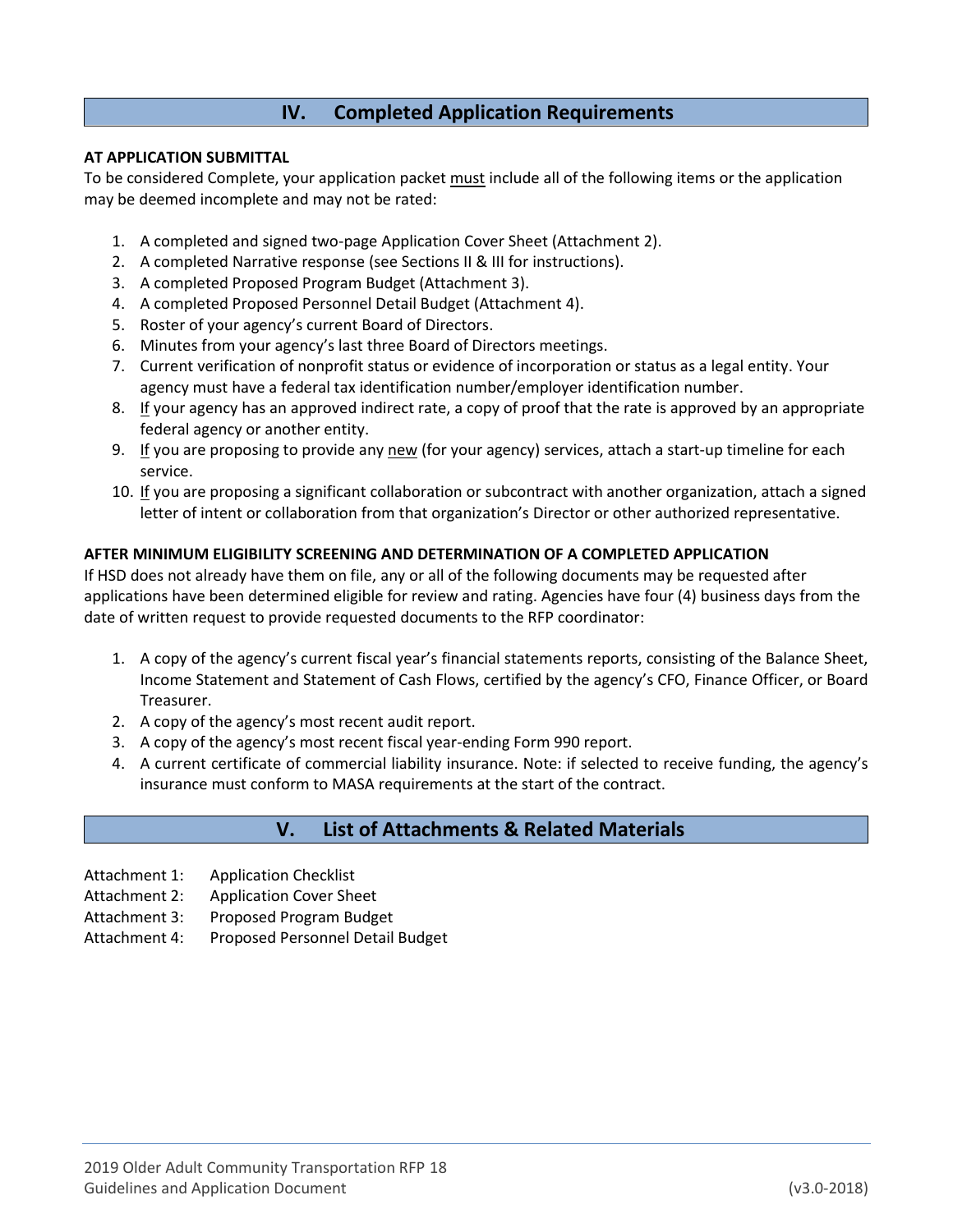### **2019 Older Adult Community Transportation RFP Application Checklist**

This checklist is to help you ensure your application is complete prior to submission. Please do not submit this form with your application.

#### **HAVE YOU….**

**Read and understood the following additional documents found on the** [Funding Opportunities Webpage](http://www.seattle.gov/humanservices/funding-and-reports/funding-opportunities)**?**

- HSD Agency Minimum Eligibility Requirements
- HSD Client Data and Program Reporting Requirements
- HSD Contracting Requirements
- HSD Funding Opportunity Selection Process
- | HSD Appeal Process
- HSD Commitment to Funding Culturally Responsive Services
- | HSD Guiding Principles
- | | HSD Master Agency Services Agreement Sample

#### **Completed and signed the 2-page Application Cover Sheet (Attachment 2)?\***

• If your application names specific partner agencies, representatives from these agencies must also sign the application cover sheet.

#### **Completed each section of the Narrative response?**

- Must not exceed 14 pages ( $8\frac{1}{2}$  x 11), single spaced, double-sided, size 11 font, with 1-inch margins.
- Page count does not include the required forms (Attachments 2, 3 and 4) and supporting documents requested in this funding opportunity.
- A completed narrative response addresses all of the following:

Proposed Solution (30%)

- Commitment to Equity (20%)
- Experience and Commitment to Safety (20%)
- Budget and Leveraging (20%)
- Partnerships and Coordination (10%)

#### **Completed the full Proposed Program Budget (Attachment 3)?\***

**Completed the full Proposed Personnel Detail Budget (Attachment 4)?\***

#### **Attached the following supporting documents?\***

- Roster of your current Board of Directors
- Minutes from your agency's last three Board of Directors meetings
- Current verification of nonprofit status or evidence of incorporation or status as a legal entity
- If your agency has an approved indirect rate, have you attached a copy of proof that the rate is approved by an appropriate federal agency or another entity?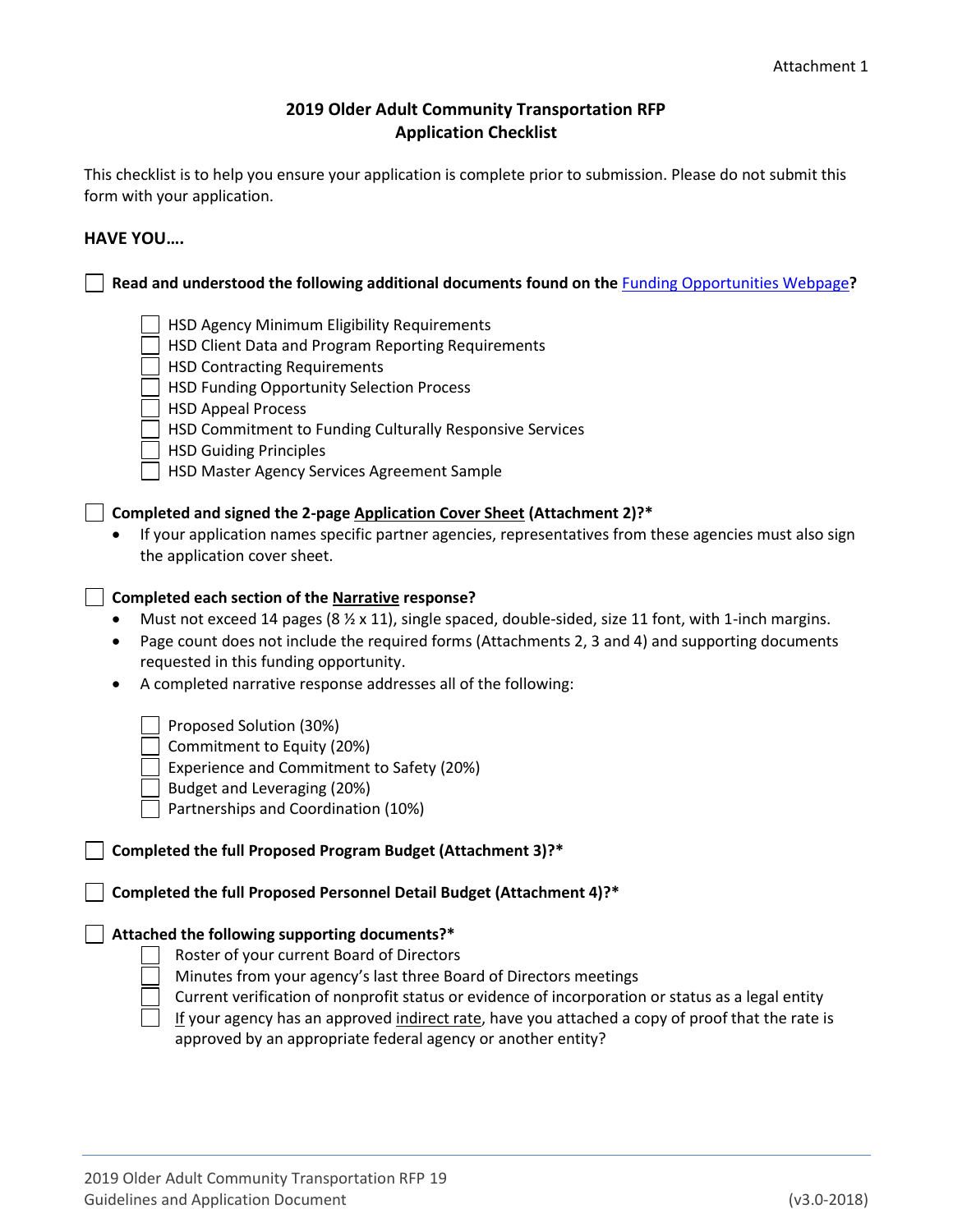**If you are proposing to provide any new services (for your agency), have you attached a start-up timeline for each service, beginning July 1, 2019 (or, if necessary and subject to approval, as late as September 1, 2019)?\***

**If you are proposing a significant collaboration with another agency, have you attached a signed letter of intent from that agency's Director or other authorized representative?\***

**\****These documents do not count against the 14-page limit for the proposal narrative section.*

All applications are due to the City of Seattle Human Services Department by **4:00 p.m. on Wednesday,**  February 20, 2019. Application packets received after this deadline will not be considered. See Section I for submission instructions.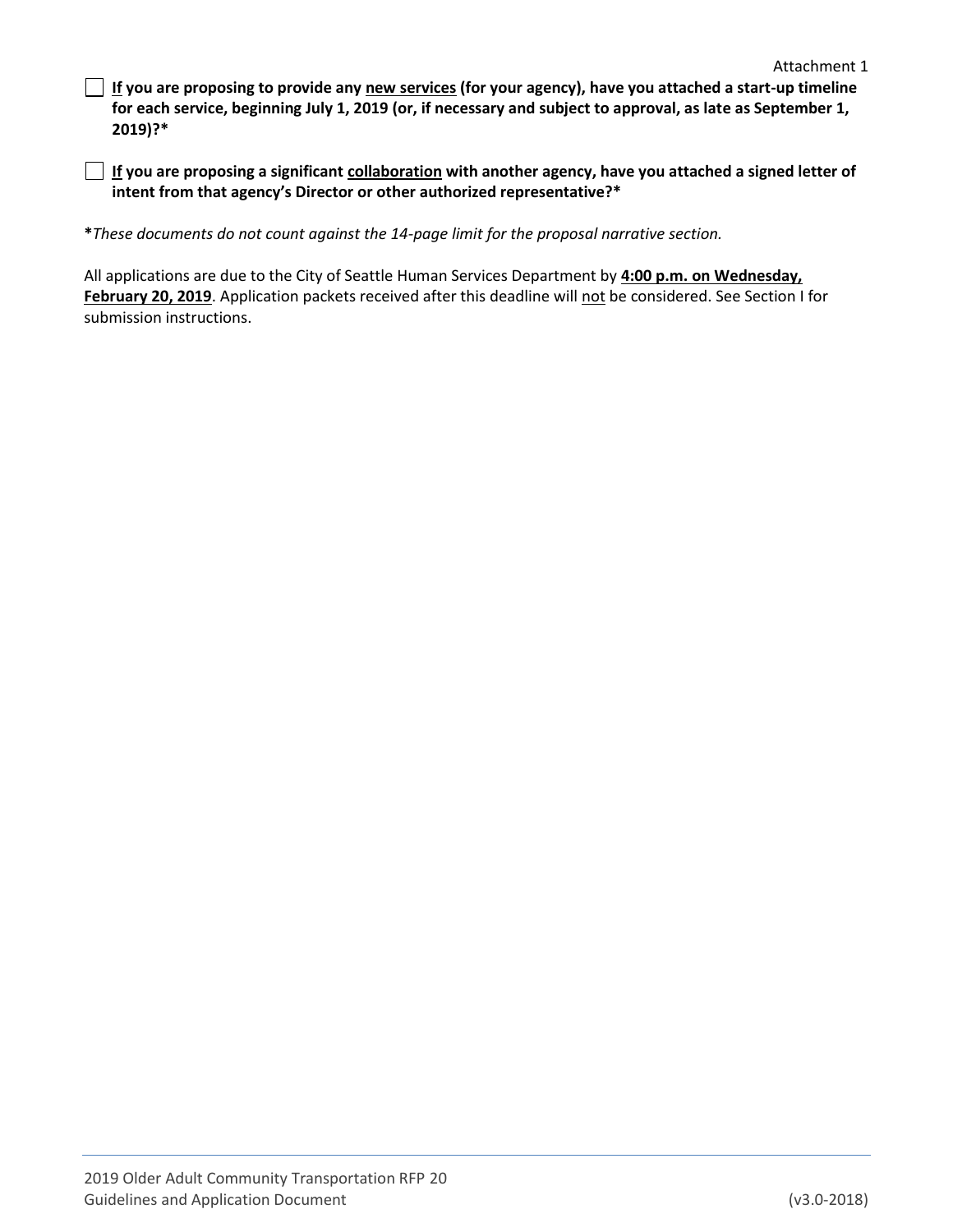

## **City of Seattle Human Services Department**

## **2019 Older Adult Community Transportation RFP Application Cover Sheet**

| 1. | Applicant Agency:                                  |                                          |  |
|----|----------------------------------------------------|------------------------------------------|--|
|    | 2. Agency Executive<br>Director:                   |                                          |  |
|    | 3. Agency Primary Contact                          |                                          |  |
|    | Name:                                              | Title:                                   |  |
|    | Address:                                           |                                          |  |
|    | Email:                                             |                                          |  |
|    | Phone #:                                           |                                          |  |
| 4. | Organization Type                                  |                                          |  |
|    | Non-Profit<br>For Profit                           | <b>Public Agency</b><br>Other (Specify): |  |
| 5. | Federal Tax ID or EIN:                             | <b>DUNS Number:</b><br>6.                |  |
| 7. | <b>WA Business License Number:</b>                 |                                          |  |
| 8. | Proposed Program Name:                             |                                          |  |
|    | 9. Priority Population(s)<br>program will serve:   |                                          |  |
|    | 10. Focus Population(s) program<br>will serve:     |                                          |  |
|    | 11. Funding Amount Requested:                      |                                          |  |
|    | 12. # of clients to be served:                     |                                          |  |
|    | 13. Partner Agency (if applicable):                |                                          |  |
|    | <b>Contact Name:</b>                               | Title:                                   |  |
|    | Address:                                           |                                          |  |
|    | Email:                                             | Phone Number:                            |  |
|    | Description of partner agency proposed activities: |                                          |  |
|    |                                                    |                                          |  |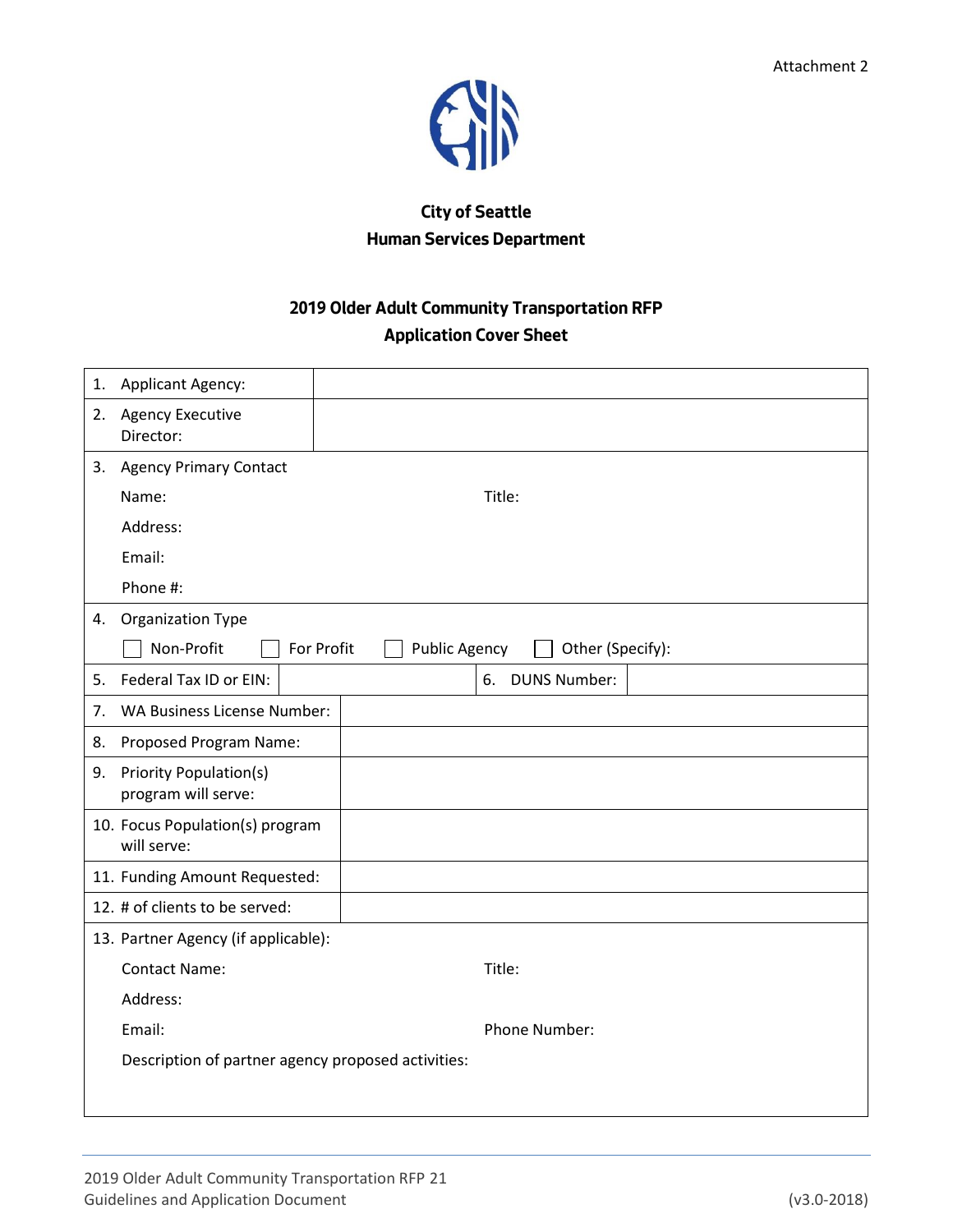#### Attachment 2

|                                                                                                                                                                                                                                                                           | Signature of partner agency representative:<br>(signature not required if signed letter of intent is included in application) | Date:         |  |  |
|---------------------------------------------------------------------------------------------------------------------------------------------------------------------------------------------------------------------------------------------------------------------------|-------------------------------------------------------------------------------------------------------------------------------|---------------|--|--|
|                                                                                                                                                                                                                                                                           | 14. Partner Agency (if applicable):                                                                                           |               |  |  |
|                                                                                                                                                                                                                                                                           | <b>Contact Name:</b>                                                                                                          | Title:        |  |  |
|                                                                                                                                                                                                                                                                           | Address:                                                                                                                      |               |  |  |
|                                                                                                                                                                                                                                                                           | Email:                                                                                                                        | Phone Number: |  |  |
|                                                                                                                                                                                                                                                                           | Description of partner agency proposed activities:                                                                            |               |  |  |
|                                                                                                                                                                                                                                                                           |                                                                                                                               |               |  |  |
|                                                                                                                                                                                                                                                                           | Signature of partner agency representative:<br>(signature not required if signed letter of intent is included in application) | Date:         |  |  |
|                                                                                                                                                                                                                                                                           | Authorized physical signature of applicant/lead organization                                                                  |               |  |  |
| To the best of my knowledge and belief, all information in this application is true and correct. The document<br>has been duly authorized by the governing body of the applicant who will comply with all contractual<br>obligations if the applicant is awarded funding. |                                                                                                                               |               |  |  |
|                                                                                                                                                                                                                                                                           | Name and Title of Authorized Representative:                                                                                  |               |  |  |
|                                                                                                                                                                                                                                                                           | Signature of Authorized Representative:                                                                                       | Date:         |  |  |
|                                                                                                                                                                                                                                                                           |                                                                                                                               |               |  |  |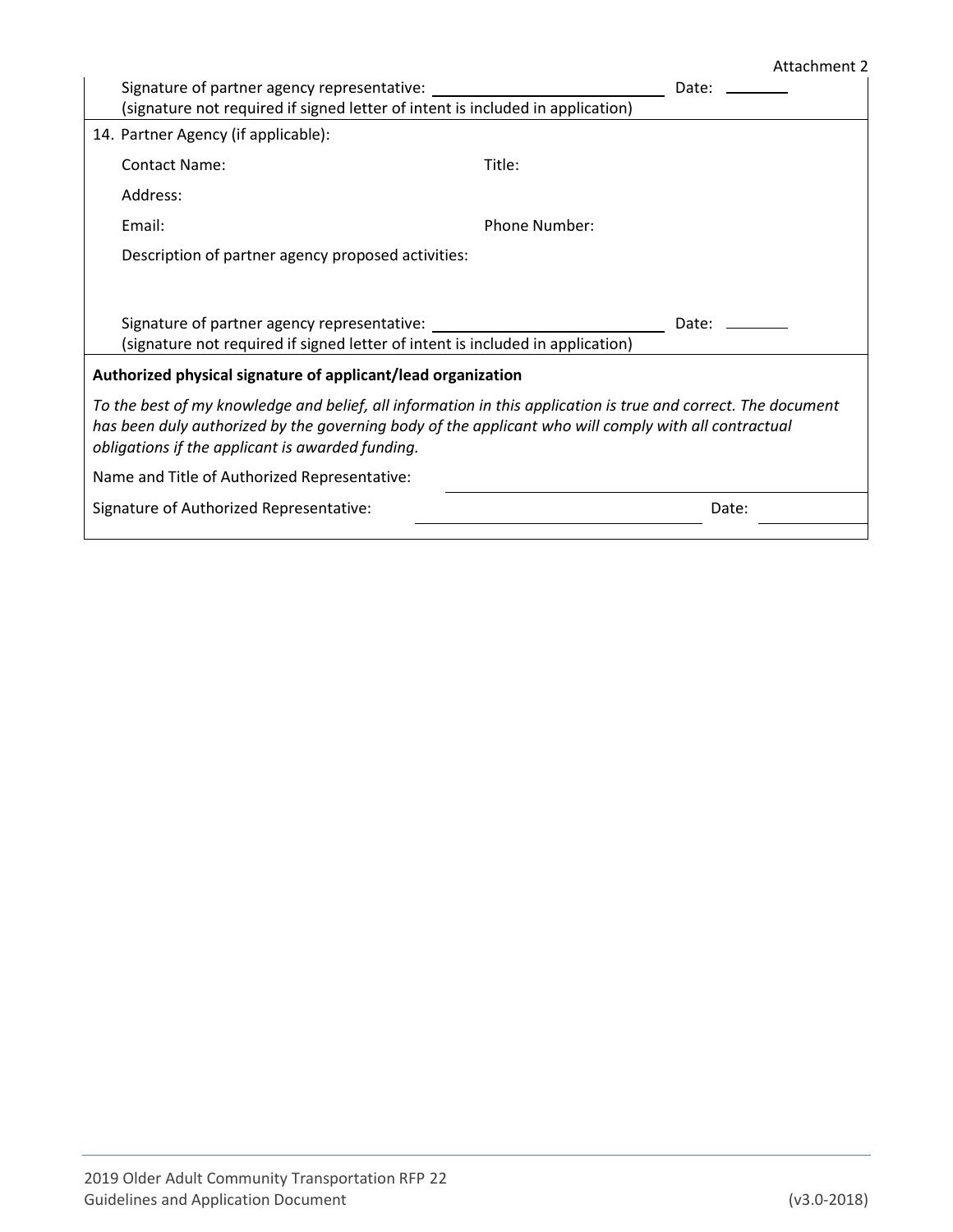## **2019 Older Adult Community Transportation RFP Proposed Program Budget July 1, 2019 – June 30, 2020**

*Excel versions of the budget templates can be found on the application page of the [HSD Funding Opportunity](http://www.seattle.gov/humanservices/funding-and-reports/funding-opportunities)  [Webpage](http://www.seattle.gov/humanservices/funding-and-reports/funding-opportunities)*

| <b>Applicant Agency Name:</b> |  |
|-------------------------------|--|
| <b>Proposed Program Name:</b> |  |

|                                                | <b>Amount by Fund Source</b>                     |           |                    |           |                         |
|------------------------------------------------|--------------------------------------------------|-----------|--------------------|-----------|-------------------------|
| <b>Item</b>                                    | <b>Requested</b><br><b>HSD</b><br><b>Funding</b> | Other $1$ | Other <sup>1</sup> | Other $1$ | <b>Total</b><br>Project |
| 1000 - PERSONNEL SERVICES                      |                                                  |           |                    |           |                         |
| 1110 Salaries (Full- & Part-Time)              |                                                  |           |                    |           |                         |
| 1300 Fringe Benefits                           |                                                  |           |                    |           |                         |
| 1400 Other Employee Benefits <sup>2</sup>      |                                                  |           |                    |           |                         |
| <b>SUBTOTAL - PERSONNEL SERVICES</b>           |                                                  |           |                    |           |                         |
| 2000 - SUPPLIES                                |                                                  |           |                    |           |                         |
| 2100 Office Supplies                           |                                                  |           |                    |           |                         |
| 2200 Operating Supplies <sup>3</sup>           |                                                  |           |                    |           |                         |
| 2300 Repairs & Maintenance Supplies            |                                                  |           |                    |           |                         |
| <b>SUBTOTAL - SUPPLIES</b>                     |                                                  |           |                    |           |                         |
| 3000 - 4000 OTHER SERVICES &                   |                                                  |           |                    |           |                         |
| <b>CHARGES</b>                                 |                                                  |           |                    |           |                         |
| 3100 Expert & Consultant Services              |                                                  |           |                    |           |                         |
| 3140 Contractual Employment                    |                                                  |           |                    |           |                         |
| 3150 Data Processing                           |                                                  |           |                    |           |                         |
| 3190 Other Professional Services <sup>4</sup>  |                                                  |           |                    |           |                         |
| 3210 Telephone                                 |                                                  |           |                    |           |                         |
| 3220 Postage                                   |                                                  |           |                    |           |                         |
| 3300 Automobile Expense                        |                                                  |           |                    |           |                         |
| 3310 Convention & Travel                       |                                                  |           |                    |           |                         |
| 3400 Advertising                               |                                                  |           |                    |           |                         |
| 3500 Printing & Duplicating                    |                                                  |           |                    |           |                         |
| 3600 Insurance                                 |                                                  |           |                    |           |                         |
| 3700 Public Utility Services                   |                                                  |           |                    |           |                         |
| 3800 Repairs & Maintenance                     |                                                  |           |                    |           |                         |
| 3900 Rentals - Buildings                       |                                                  |           |                    |           |                         |
| Rentals - Equipment                            |                                                  |           |                    |           |                         |
| 4210 Education Expense                         |                                                  |           |                    |           |                         |
| 4290 Other Miscellaneous Expenses <sup>5</sup> |                                                  |           |                    |           |                         |
| 4999 Administrative Costs/Indirect             |                                                  |           |                    |           |                         |
| Costs <sup>6</sup>                             |                                                  |           |                    |           |                         |
| <b>SUBTOTAL - OTHER SERVICES &amp;</b>         |                                                  |           |                    |           |                         |
| <b>CHARGES</b>                                 |                                                  |           |                    |           |                         |
| <b>TOTAL EXPENDITURES</b>                      |                                                  |           |                    |           |                         |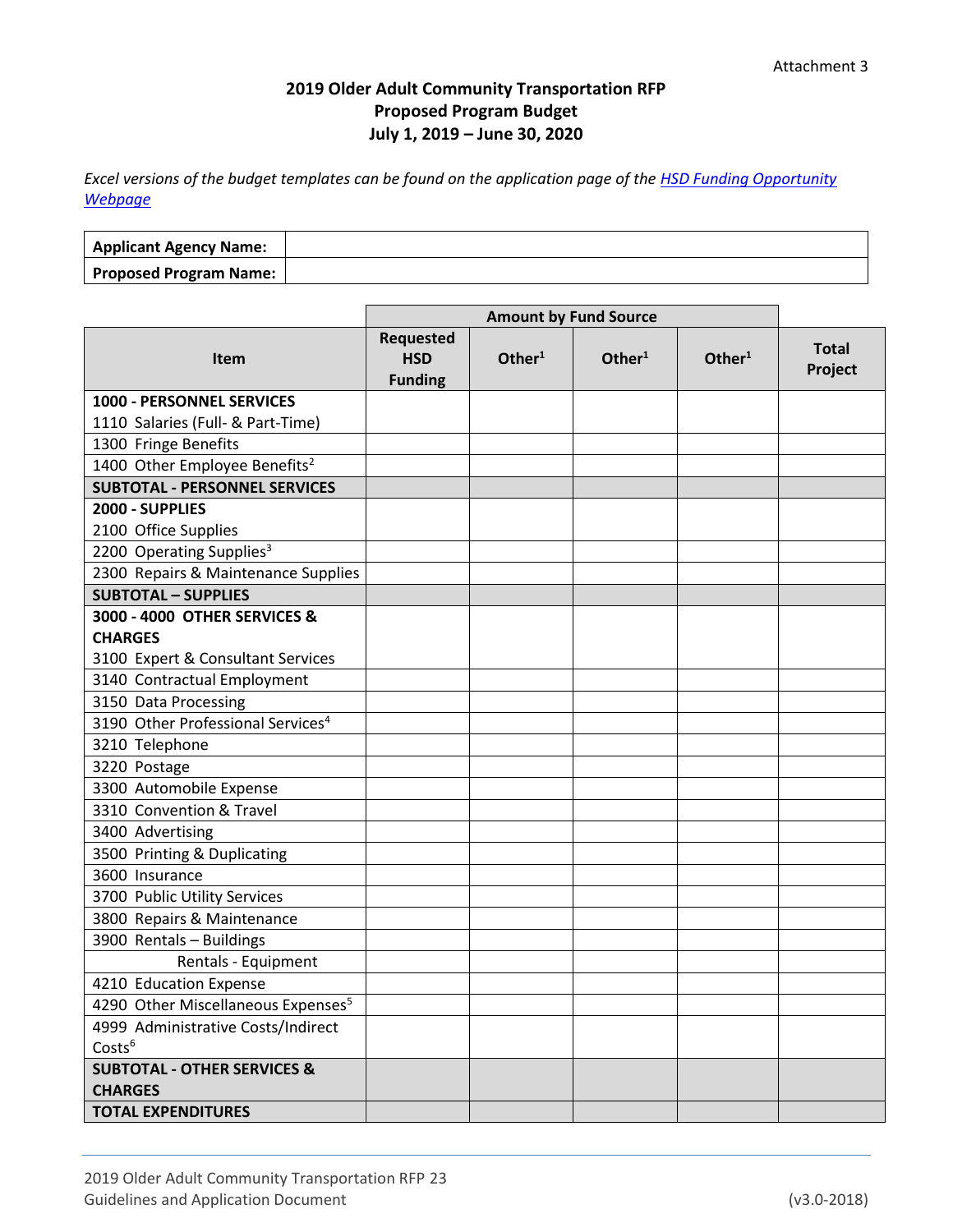| <sup>1</sup> Identify specific funding sources included under<br>the"Other" column(s) above: |  |  |
|----------------------------------------------------------------------------------------------|--|--|
|                                                                                              |  |  |
|                                                                                              |  |  |
|                                                                                              |  |  |
|                                                                                              |  |  |
| Total                                                                                        |  |  |

<sup>3</sup> Operating Supplies - Itemize below (Do Not Include Office Supplies):

| <b>Total</b> |  |
|--------------|--|

| <sup>5</sup> Other Miscellaneous Expenses - Itemize below: | <sup>6</sup> Administrative Costs/Indirect Costs - Itemize<br>below: |      |  |  |
|------------------------------------------------------------|----------------------------------------------------------------------|------|--|--|
|                                                            |                                                                      |      |  |  |
|                                                            |                                                                      |      |  |  |
|                                                            |                                                                      |      |  |  |
|                                                            |                                                                      |      |  |  |
| Total                                                      |                                                                      | Tota |  |  |

| ded under |  | <sup>2</sup> Other Employee Benefits - Itemize below: |  |  |  |
|-----------|--|-------------------------------------------------------|--|--|--|
|           |  |                                                       |  |  |  |
|           |  |                                                       |  |  |  |
|           |  |                                                       |  |  |  |
|           |  |                                                       |  |  |  |
| Total     |  | <b>Total</b>                                          |  |  |  |

|       | o Not Include |  | <sup>4</sup> Other Professional Services - Itemize below: |  |  |  |
|-------|---------------|--|-----------------------------------------------------------|--|--|--|
|       |               |  |                                                           |  |  |  |
|       |               |  |                                                           |  |  |  |
|       |               |  |                                                           |  |  |  |
|       |               |  |                                                           |  |  |  |
| Total |               |  | <b>Total</b>                                              |  |  |  |

| ze below: |  | <sup>6</sup> Administrative Costs/Indirect Costs - Itemize<br>below: |  |  |  |
|-----------|--|----------------------------------------------------------------------|--|--|--|
|           |  |                                                                      |  |  |  |
|           |  |                                                                      |  |  |  |
|           |  |                                                                      |  |  |  |
|           |  |                                                                      |  |  |  |
| Total     |  | <b>Total</b>                                                         |  |  |  |

<sup>6</sup> Administrative Costs/Indirect Costs: Human Services Department policy places a fifteen percent (15%) cap on reimbursement for agency indirect costs, based on the total contract budget. Restrictions related to federal approved rates and grant sources still apply.

| Does the agency have a federally approved<br>rate? | Yes | No |
|----------------------------------------------------|-----|----|
| If yes, provide the rate.                          |     |    |